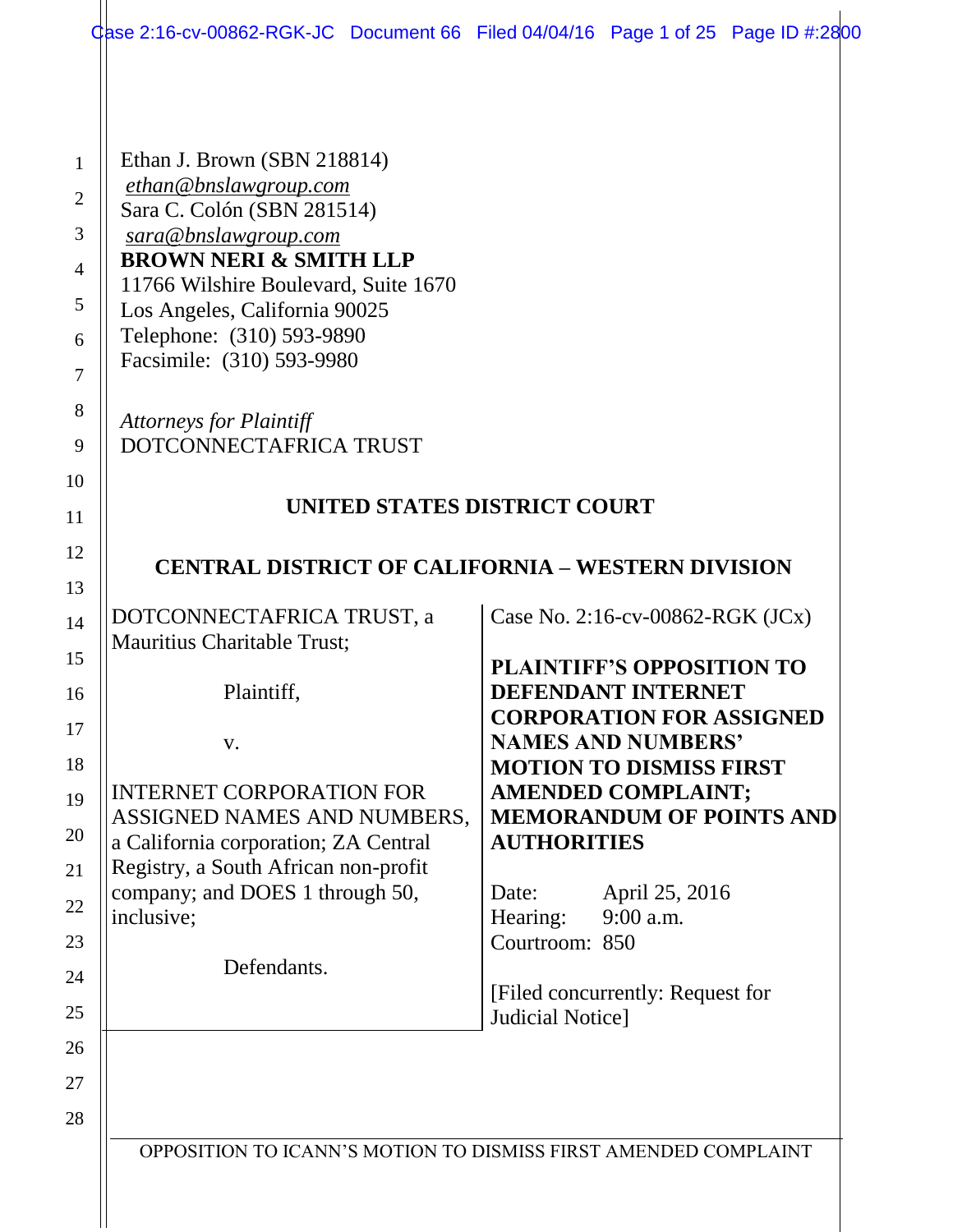|      | <b>TABLE OF CONTENTS</b>                                                     |
|------|------------------------------------------------------------------------------|
|      |                                                                              |
| ı.   |                                                                              |
|      |                                                                              |
|      |                                                                              |
|      |                                                                              |
|      |                                                                              |
|      | D. ICANN Geographic Names Panel and InterConnect                             |
|      |                                                                              |
|      |                                                                              |
|      |                                                                              |
|      | G. <b>ICANN's Processing of DCA's Application After the IRP Ruling.</b> 8    |
| III. |                                                                              |
| IV.  |                                                                              |
|      |                                                                              |
|      | The Prospective Release violates California Civil Code §1668                 |
|      | 2.                                                                           |
|      | 3.                                                                           |
|      | The release is unconscionable as DCA could not negotiate it and<br>4.        |
|      | it only prohibits DCA from bringing claims in a court of law.  13            |
|      |                                                                              |
|      | <b>B.</b> ICANN's discretion in reviewing applications is not a bar to DCA's |
|      |                                                                              |
|      |                                                                              |
|      |                                                                              |
|      | 20                                                                           |
|      |                                                                              |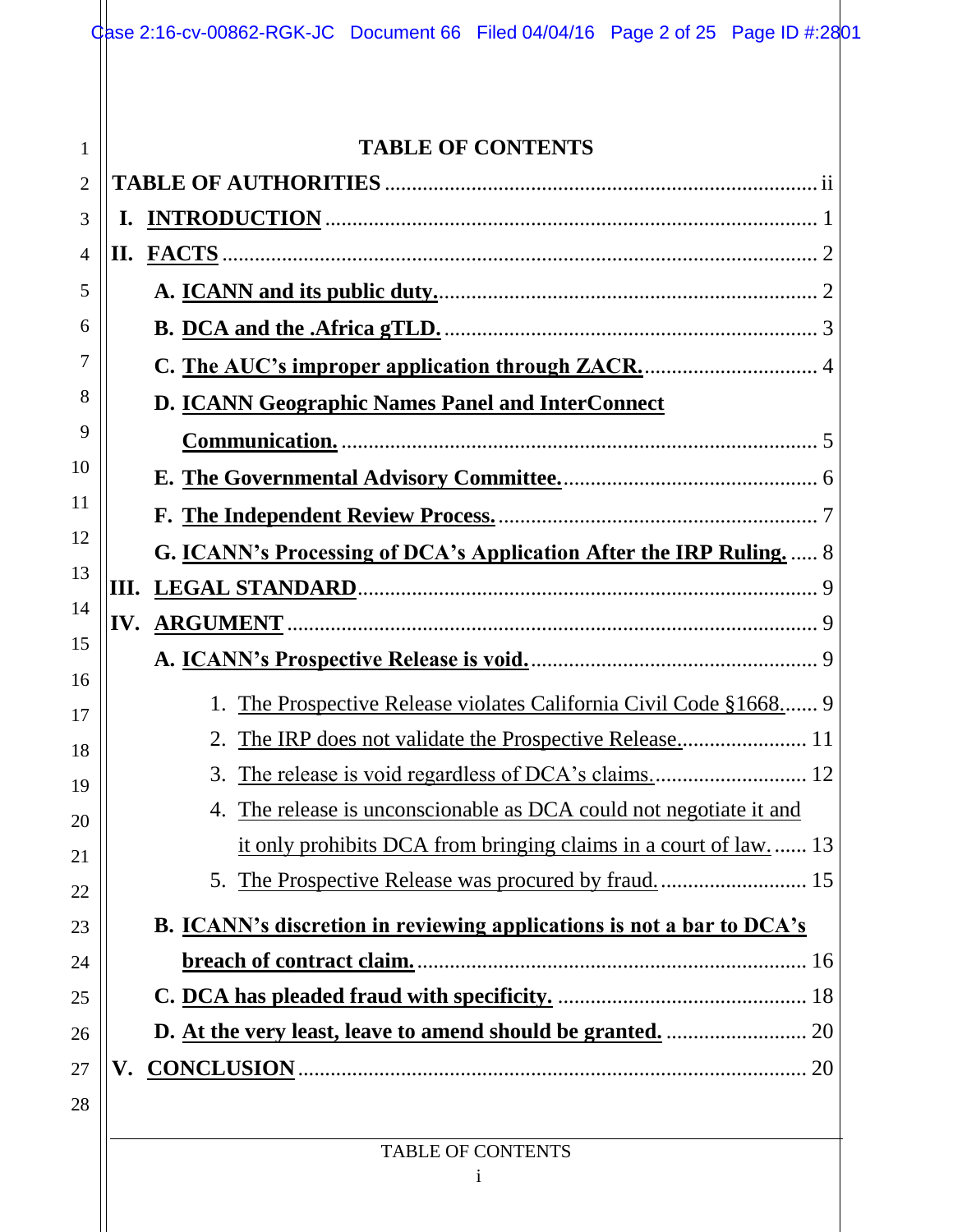## **TABLE OF AUTHORITIES**

|  | <b>CASES</b> |
|--|--------------|
|--|--------------|

| 3  | Armendariz v. Foundation Health Pyschcare Services, Inc.,                   |
|----|-----------------------------------------------------------------------------|
| 4  |                                                                             |
| 5  |                                                                             |
| 6  |                                                                             |
| 7  |                                                                             |
| 8  | Commercial Connect v. Internet Corp. for Assigned Names and Numbers,        |
| 9  | No. 3:16-cv-00012-JHM, 2016 U.S. Dist. LEXIS 8550                           |
| 10 |                                                                             |
| 11 |                                                                             |
| 12 | City of Santa Barbara v. Sup. Court, 41 Cal.4th 747 (2007)  11, n.3         |
| 13 | Garcia v. Stonehenge, Ltd., No. C-97-4368-VRW,                              |
| 14 | 1998 U.S. Dist. LEXIS 23565(N.D. Cal. Mar. 2, 1998)  17                     |
| 15 | Health Net of California v. Department of Health Services,                  |
| 16 |                                                                             |
| 17 | Intri-Plex Technologies, Inc. v. Crest Group, Inc.,                         |
| 18 |                                                                             |
| 19 | Image Online Design, Inc. v. Internet Corp. for Assigned Names and Numbers, |
| 20 | No. CV 12-08968-DDP (JCx), 2013 U.S. Dist. LEXIS 16896                      |
| 21 | 17                                                                          |
| 22 | 15                                                                          |
| 23 | Nat'l Council of La Raza v. Cegavske, 800 F.3d 1032 (9th Cir. 2015) 20      |
| 24 | Oceanside 84, Ltd. V. Fidelity Federal Bank, 56 Cal.App.4th 1441 (1997) 17  |
| 25 | <i>Paralift, Inc. v. Superior Court, 23 Cal.App.4th 748 (1993) </i> 12, n.5 |
| 26 | Pedersen v. Greenpoint Mortg. Funding, Inc.,                                |
| 27 | No. 2:11-cv-00642-KJM-EFB, 2013 U.S. Dist. LEXIS 109111                     |
| 28 | 20                                                                          |
|    | TABLE OF AUTHORITIES                                                        |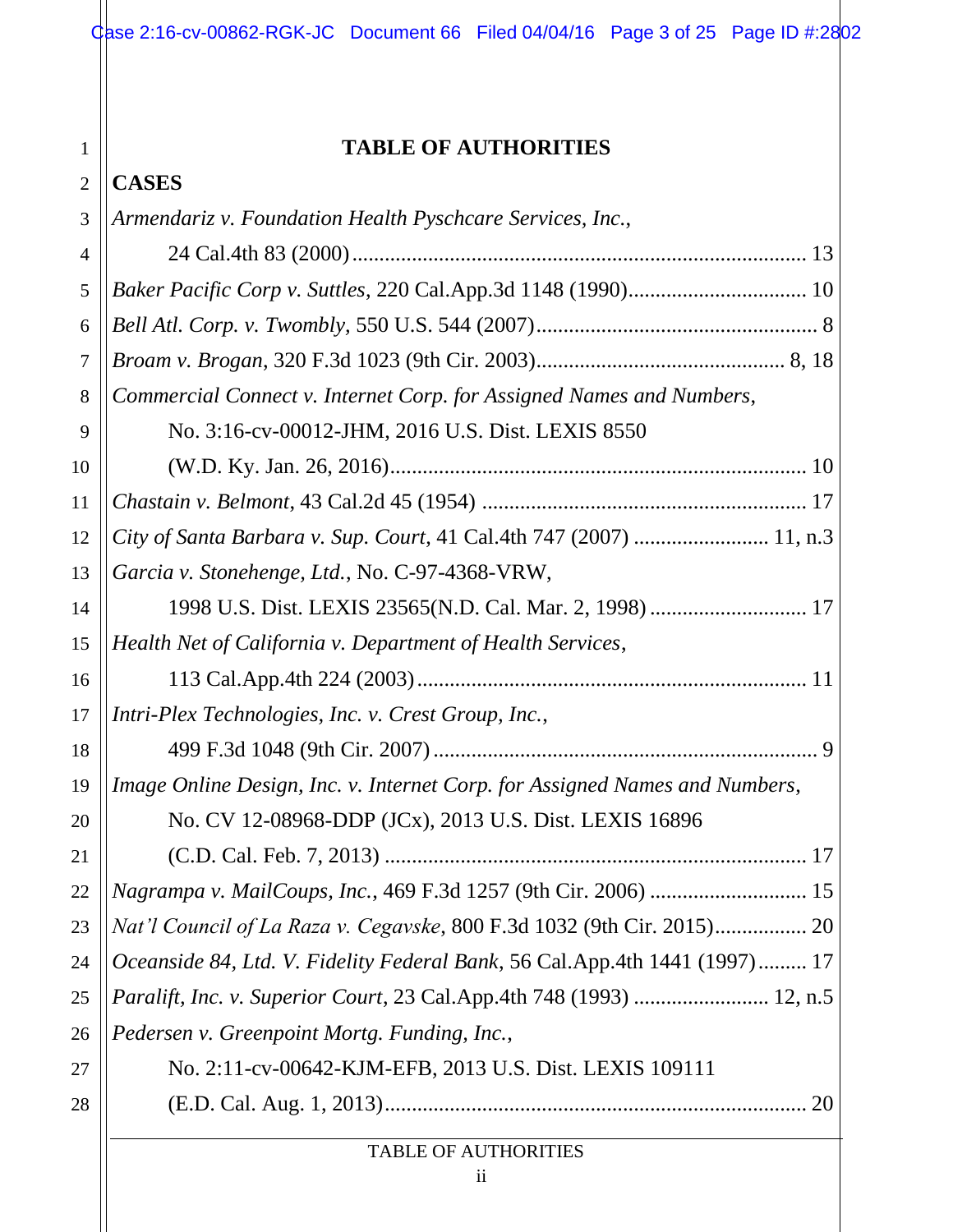Case 2:16-cv-00862-RGK-JC Document 66 Filed 04/04/16 Page 4 of 25 Page ID #:2803

| $\mathbf{1}$ | Prakash v. Pulsent Corp. Emple. Long Term Disability Plan,              |
|--------------|-------------------------------------------------------------------------|
| 2            | No. C-06-7592 SC, 2008 U.S. Dist. LEXIS 120366                          |
| 3            |                                                                         |
| 4            | Reudy v. Clear Channel Outdoors, Inc.,                                  |
| 5            |                                                                         |
| 6            | Tunkl v. Regents of University of Cal., 60 Cal.2d 92 (1963) 10, n.2     |
| 7            | Sanchez v. Bally's Total Fitness Corp, 68 Cal.App.4th 62 (1998) 11, n.3 |
| 8            |                                                                         |
| 9            |                                                                         |
| 10           |                                                                         |
| 11           |                                                                         |
| 12           | Woodside Homes of Cal. v. Sup. Court, 107 Cal.App.4th 723 (2003)  13    |
| 13           | <b>STATUTES</b>                                                         |
| 14           |                                                                         |
| 15           |                                                                         |
| 16           |                                                                         |
| 17           |                                                                         |
| 18           |                                                                         |
| 19           |                                                                         |
| 20           |                                                                         |
| 21           |                                                                         |
| 22           |                                                                         |
| 23           |                                                                         |
| 24           |                                                                         |
| 25           |                                                                         |
| 26           |                                                                         |
| 27           |                                                                         |
| 28           |                                                                         |
|              | <b>TABLE OF AUTHORITIES</b>                                             |
|              | iii                                                                     |
|              |                                                                         |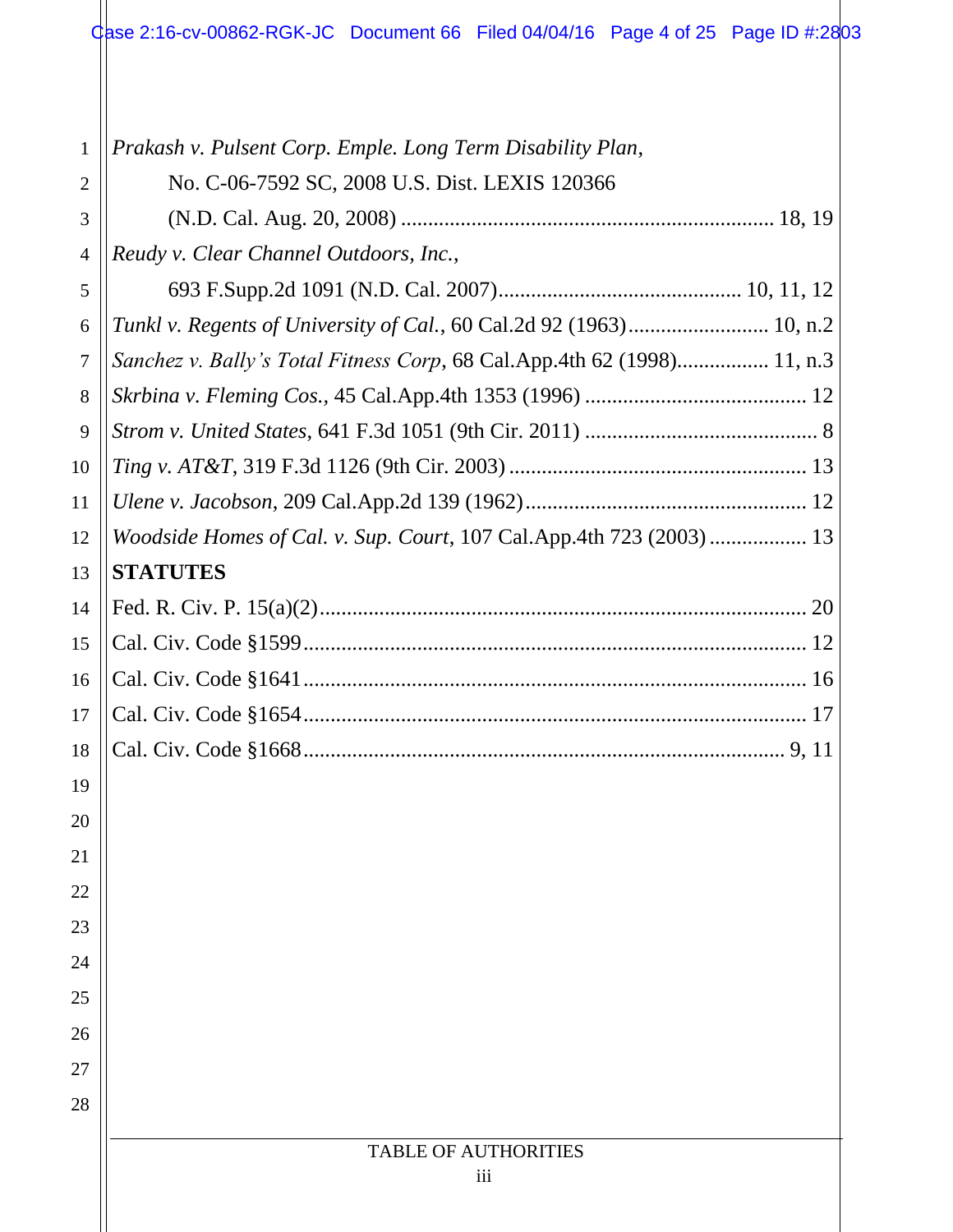# **MEMORANDUM OF POINTS AND AUTHORITIES I. INTRODUCTION**

Now for the third time Defendant the Internet Corporation for Assigned Names and Numbers ("ICANN") makes the identical cut-and-paste argument relying on the prospective release and covenant not to sue (the "Prospective Release") it forces applicants for generic top level domain ("gTLDs") to sign as a condition of their application to attempt to avoid scrutiny for its wrongful acts. This Court already implicitly rejected the argument that this Prospective Release was enforceable as a matter of law in ruling that Plaintiff Dotconnectafrica Trust ("DCA") had raised "serious questions" going to the merits in granting DCA's application for a temporary restraining order ("TRO").

ICANN's argument based on the Prospective Release founders upon California Civil Code § 1668. The Prospective Release is also unconscionable and procured by fraud – allegations that, at a bare minimum, permit DCA discovery to support them. The single district court case from Kentucky on which ICANN pins its hopes is inapposite because plaintiff there lacked counsel and made none of the relevant arguments to defeat the Prospective Release.

Second, ICANN argues that DCA's breach of contract claim fails– regardless of ICANN's actions or the representations in the Guidebook about how it processes gTLD applications – because ICANN claims it had the unbridled discretion to do as it pleased with DCA's .Africa gTLD application. But no gTLD applicant would expect that this "discretion" could include biased, arbitrary, and unfair treatment, after submitting an \$185,000 application fee to ICANN. After all, ICANN repetitively assures that it will act with transparency, fairness, and integrity without discriminating or applying its standards, policies, or practices inequitably or in a disparate manner. RJN, Ex. 1, p. 7, ¶¶ 7 and 8 [Article I, Section 2, ¶¶ 7 and 8]; p. 8 [Article II, Section 3]; p. 8 [Article III, Section 1]. Those policies are the framework of ICANN, and as to parties applying for various TLDs, are promises to

1

2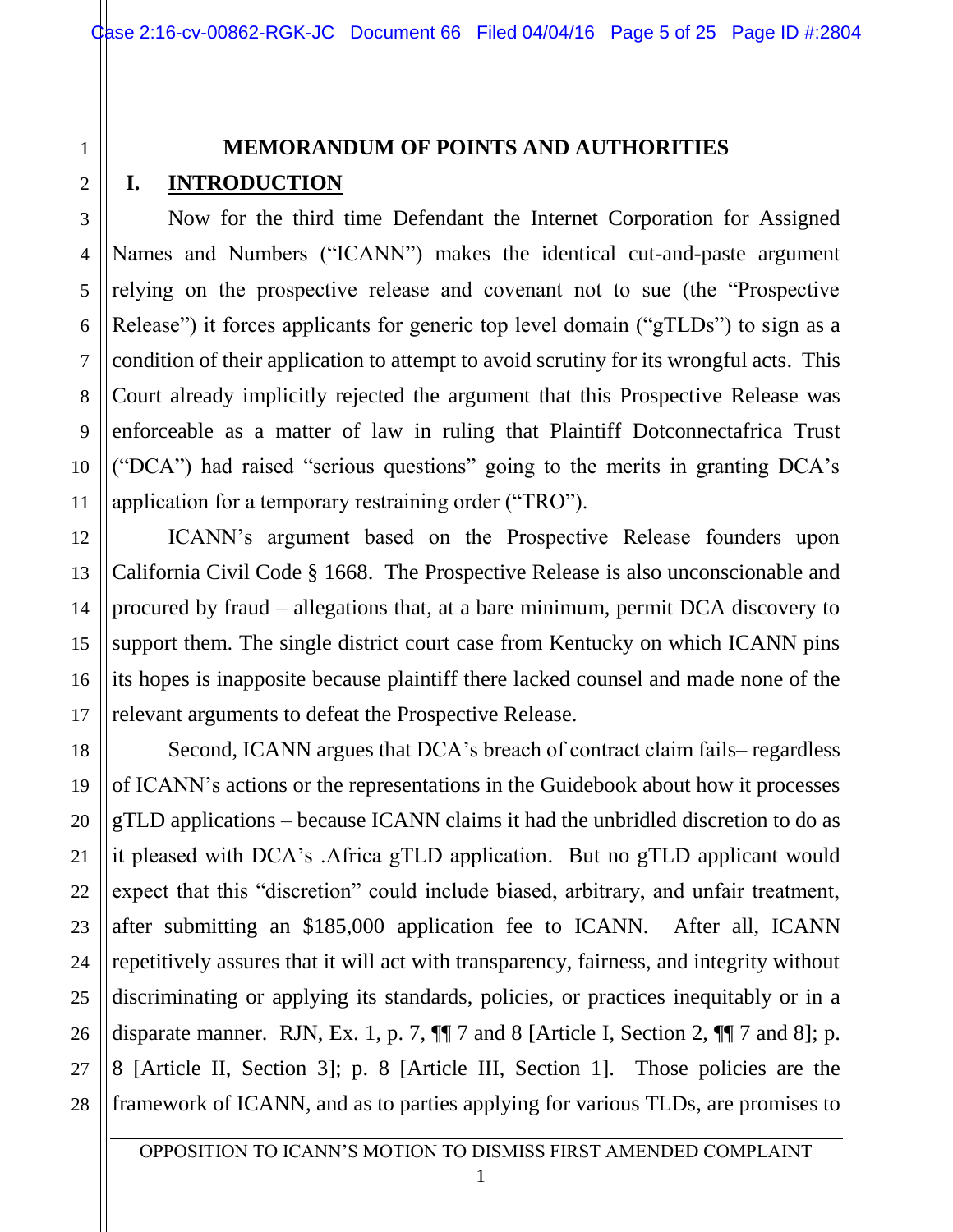1 2 3 4 5 6 evaluate applications within that framework. Even if ICANN has the discretion to deny an application, ICANN must still comply with provisions of the Guidebook, its Bylaws, and Articles of Incorporation. Throughout its FAC, DCA has alleged repeated breaches of those provisions and ICANN's own Independent Review Process (IRP) panel already found such violations here. At a minimum, DCA has stated a claim for which it is entitled to discovery.

Finally, DCA properly alleged fraud with specificity. DCA alleged that ICANN made various false representations through its Guidebook, Bylaws, and Articles of Incorporation. DCA alleged the following misrepresentations: ICANN afforded applicants with due process through theIRP; ICANN reviewed applications according to the Guidebook, Bylaws, and Articles of Incorporation; ICANN would participate in the IRP in good faith; and all gTLD applicants receive the same treatment according to the Guidebook, Bylaws, and Articles of Incorporation. DCA also alleged ICANN's fraudulent actions in processing ZACR's application.

## **II. FACTS**

## **A. ICANN and its public duty.**

ICANN was established and authorized in 1998 for the purpose of regulating and assigning rights to internet domains in the Domain Name System ("DNS"). (First Amended Complaint ("FAC") ¶12.) Based on the public nature of the internet, ICANN was tasked with carrying out its duties in conformity with relevant principles of California law, international law, international conventions, and through open and transparent processes enabling competition and open-entry in Internet-related markets. (*Id.* ¶12.) ICANN is the sole organization in the world assigning rights to Generic Top-Level Domains ("gTLDs") – *i.e.* ".com," ".org," or ".Africa." (*Id.* ¶13.) As the sole organization, ICANN imposes its standards on applicants.

The following core principles guide the decisions and actions of ICANN: (a) Preserve and enhance the operational stability, reliability, security, and global interoperability of the Internet; (b) Employ open and transparent policy development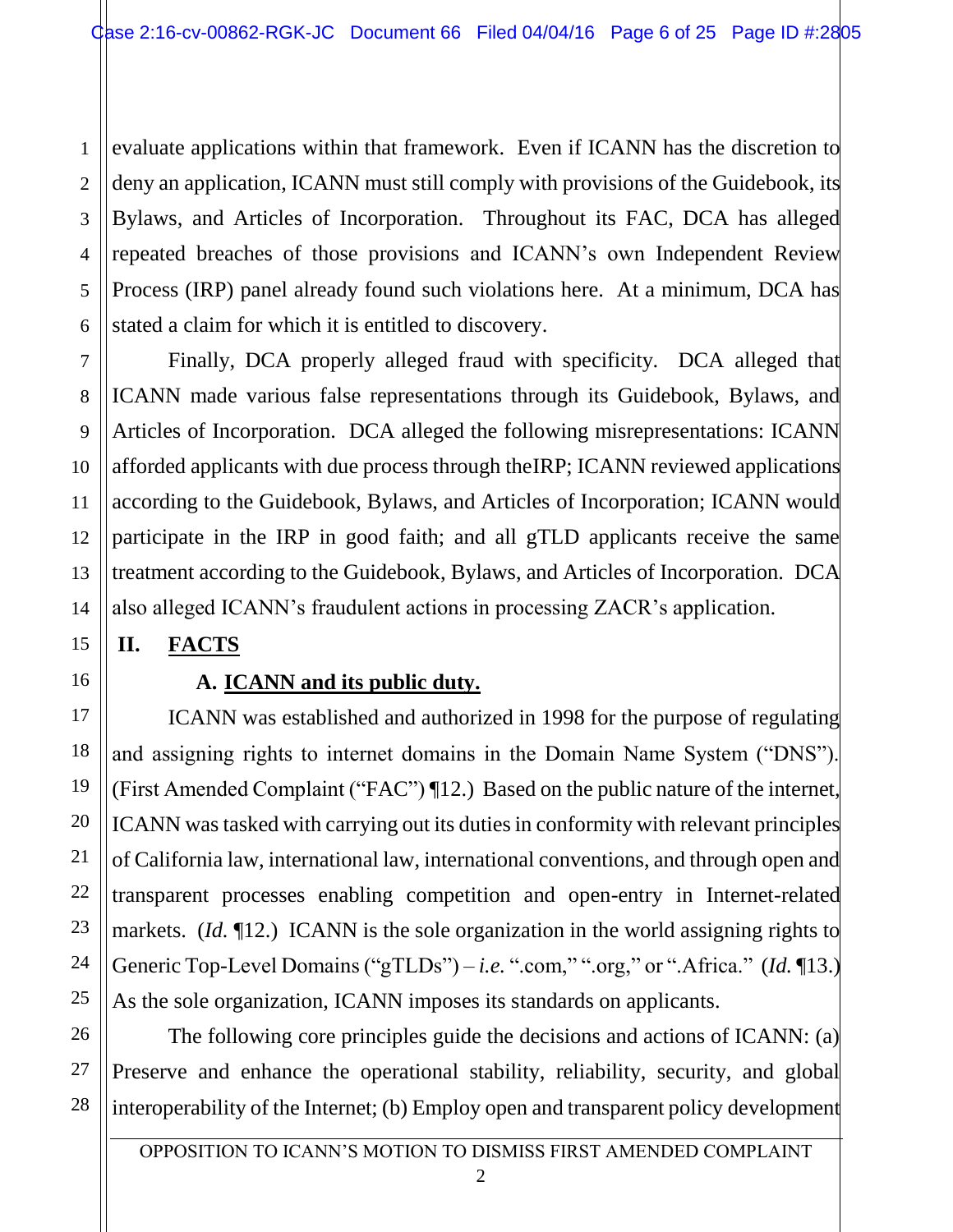1 2 3 4 5 6 7 mechanisms that promote well-informed decisions based on expert advice and ensure that those entities most affected can assist in the policy development process; (c) Make decisions by applying documented policies neutrally and objectively with integrity and fairness; and (d) Remain accountable to the Internet community through mechanisms that enhance ICANN's effectiveness. (*Id.* ¶15.) ICANN's Bylaws also state that it shall not apply its standards, policies, or practices inequitably or single out any particular party for disparate treatment. (*Id.* ¶16.)

## **B. DCA and the .Africa gTLD.**

In or about 2011, ICANN approved the expansion of the number of gTLDs available to eligible applicants as part of its 2012 Generic Top-Level Domain Internet Expansion Program. (*Id.* ¶18.)

Parties, such as DCA, were invited to submit applications to obtain the rights to operate various new gTLDs, including but not limited to, .Lat (Latin America), .Wales, .Africa, and .Swiss. (*Id.* ¶19.) ICANN promised, and applicants expected ICANN to conduct application processing in the transparent and fair-handed manner promoted in ICANN's Bylaws and rules set forth in the gTLD Applicant Guidebook (the "Guidebook"). (*Id.* ¶20.) DCA submitted an application for the gTLD .Africa and the required \$185,000 fee. (*Id.* ¶¶21-22.)

According to the Guidebook, .Africa (a geographic gTLD) would be evaluated by a Geographic Names Evaluation Panel. (*Id.* ¶23.) The evaluation criteria is stipulated in Section 2.2.1.4.2 of the Guidebook. (*Id.*) ICANN requires geographic name gTLD applicants to (1) obtain endorsements from 60% of the national governments in the region, and (2) have no more than one written statement of objection to the application from relevant governments and/or public authorities associated with the region. (*Id.*)

As part of its bid to apply for the delegation rights of the .Africa gTLD, Plaintiff obtained the endorsements of the African Union Commission (hereinafter the "AUC") in August 2009 and the United Nations Economic Commission for

8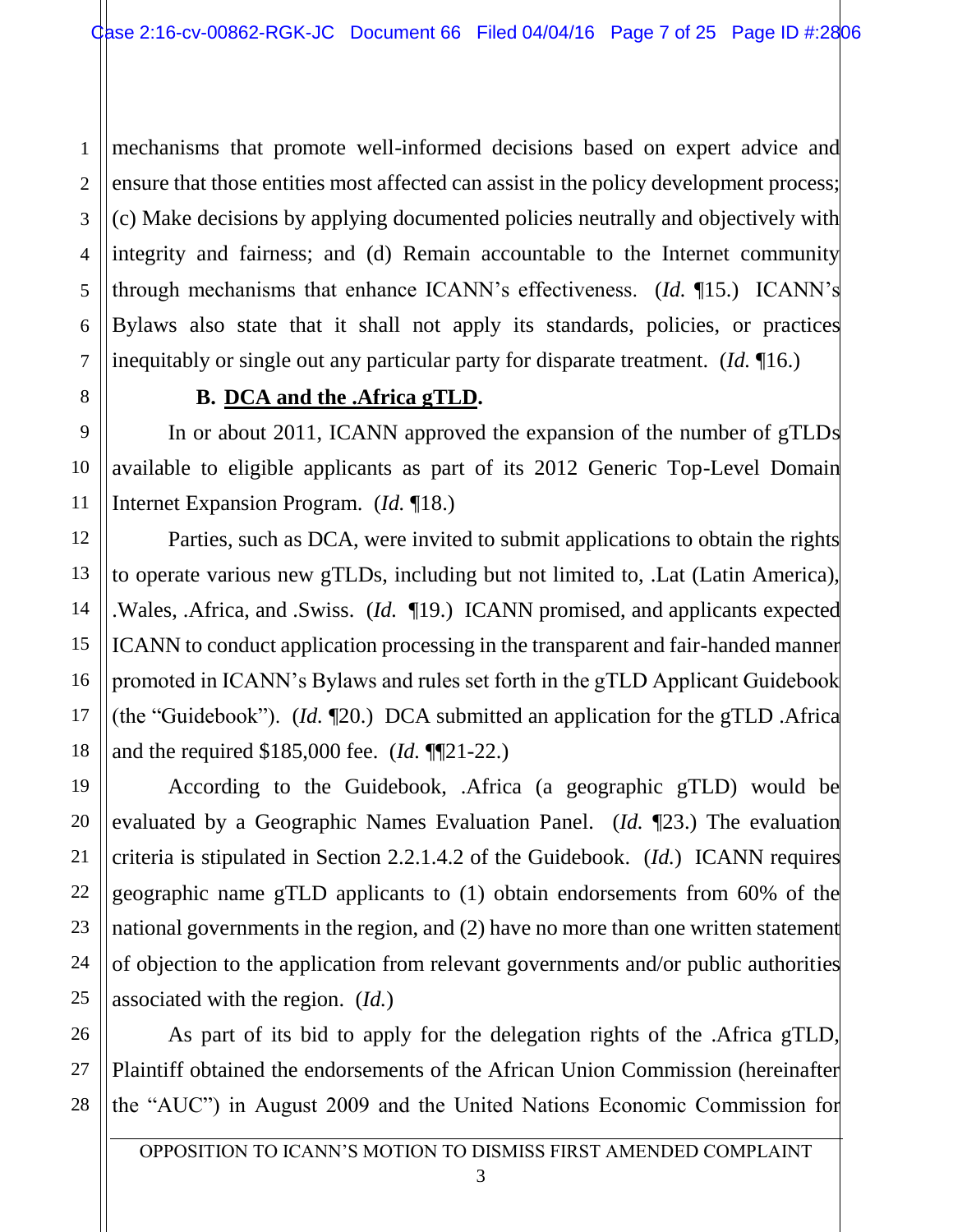1 2 3 4 5 6 7 8 9 10 Africa (hereinafter the "UNECA") in August 2008. (*Id.* ¶24.) Plaintiff was the first to request and obtain official support for. Africa from these organizations. (*Id.*) In April 2010, nearly a year later, AUC wrote DCA and informed DCA that it had "reconsidered its approach in implementing the subject Internet Domain Name (.Africa) and no longer endorses individual initiatives in this matter related to continental resource." (*Id.*) However, the letter did not withdraw its endorsement of DCA. (*Id.*) Furthermore, Guidebook Section 2.2.1.4.3 states that a government may only withdraw its endorsement "*if the registry operator has deviated from the conditions of original support or non-objection*." (Emphasis added). (*Id.* ¶ 25.) There were no conditions on the AUC or UNECA endorsements to DCA. (*Id.*)

11

12

13

14

15

16

17

18

19

20

21

22

23

24

25

26

27

28

### **C. The AUC's improper application through ZACR.**

Instead of functioning as a disinterested regulator of a fair and transparent gTLD application process, ICANN used its authority and oversight over that process to unfairly assist ZACR and to wrongfully eliminate the only other applicant, Plaintiff, from the process to the great detriment of Plaintiff (*Id.* ¶3). AUC itself attempted in 2011 in Dakar, Senegal, to obtain the rights to .Africa by requesting from ICANN to include .Africa in the List of Top-Level Reserved Names. This would mean that the .Africa name and its equivalent in other languages would be unavailable for delegation under the ICANN new gTLD Program, which would enable the AUC benefit from a special legislative protection that would allow the AUC to delegate .Africa new gTLD itself. (*Id.* ¶26). When ICANN denied AUC's request to reserve .Africa at the immediate insistence of DCA and in compliance with the gTLD guidebook rules, the AUC and ZACR conspired to improperly obtain the rights to .Africa through a third-party company, Uniforum ZA Central Registry (ZACR) for their own benefit, in violation of the new gTLD program guidelines. (*Id.* ¶27). ZACR wrongfully campaigned against DCA's application both to ICANN and the AUC. ZACR also represented to AUC that DCA should not have AUC's endorsement because it was not a community organization, even though an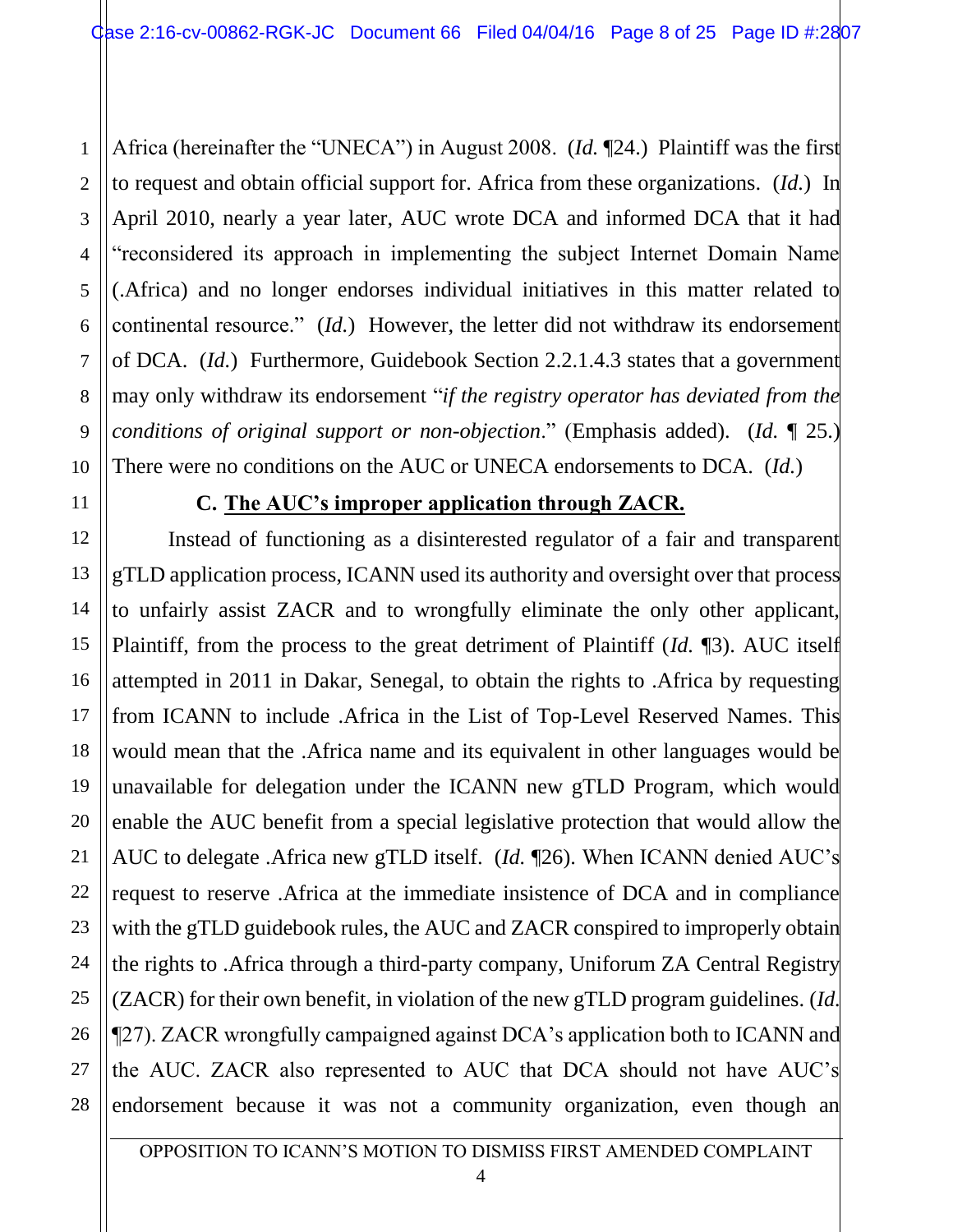1 2 3 4 5 6 7 8 9 10 11 application by an individual organization is perfectly acceptable under ICANN's rules. ZACR also invited the ICANN Independent Objector ("IO") to object to DCA even though DCA was not subject to the IO's review because DCA's application was not a community application. (*Id.* ¶28). ICANN then breached its agreement with Plaintiff to review Plaintiff's . Africa application in accordance with its Bylaws, Articles of Incorporation, and the new gTLD rules and procedures by improperly advising and conspiring with the AUC on how to defeat any applications for .Africa other than its own (via its improper proxy, ZACR). (*Id.* ¶29). ICANN never had any intention of treating applicants the same or making them follow the same rules. Instead, ICANN simply chose applicants based on its own wishes and in exchange for political favors. (*Id.* ¶76).

ZACR's application was flawed from the start. ZACR submitted its application on behalf of the African "community." (*Id.* ¶31.) Therefore, it was required to submit a specific application designed for organizations applying on behalf of a community. (*Id.*) ZACR instead submitted a standard – not community -- application. (*Id.*) ZACR also falsely represented that it had sufficient endorsements from the relevant governments and the financial capability to operate .Africa. (*Id.* ¶32.)

## **D. ICANN Geographic Names Panel and InterConnect**

### **Communication.**

For each application, ICANN's Geographic Names Panel ("GNP") determines which governments are relevant based on the inputs of the applicant, governments, and its own research and analysis. (*Id.* ¶35.) Thus, the GNP determines the validity of gTLD applicant's endorsements. (*Id.* ¶33.) InterConnect Communication ("ICC") contracted with ICANN to perform string similarity and geographic review for the initial stage of gTLD application processing. (*Id.* ¶34.)

ICC indicated to ICANN that if endorsements from the AUC and UNECA were not accepted under ICANN's standards, then neither DCA nor ZACR had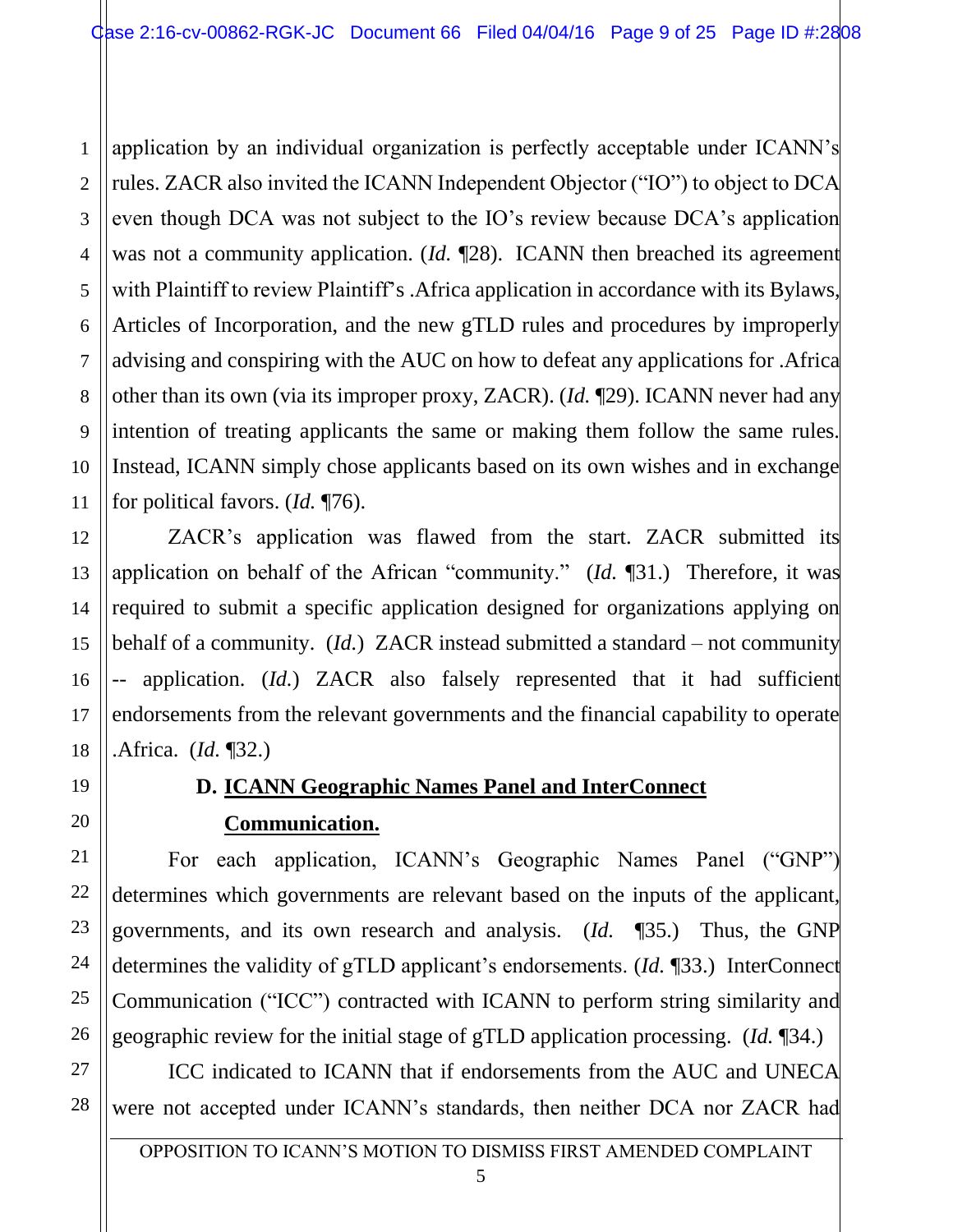1 2 3 4 5 sufficient endorsements. (*Id.* ¶35.) ICC emphasized that the criteria established for accepting the AUC as a valid endorsement, necessarily required acceptance of UNECA's endorsement. (*Id.* ¶37.) ICANN accepted the AUC's endorsement, but refused to accept UNECA's endorsement. (*Id.* ¶38.) If ICANN accepted both endorsements, ICANN had no grounds to deny DCA's application. (*Id.* ¶39.)

ICANN was also required to inform DCA of any problems with endorsements. (*Id.* ¶40.) Although ZACR's application was placed ahead of DCA's by virtue of a lottery-based selection, ICANN delayed processing ZACR's application. (*Id.*) ZACR would have failed the initial evaluation stage, but ICANN provided ZACR with additional time to obtain further endorsements. (*Id.*) According to the Guidebook, evaluation panels are required to act impartially and transparently. This was not the case here. (*Id.* ¶41.)

6

7

8

9

10

11

12

13

14

15

16

17

18

19

20

21

22

23

24

25

26

27

28

#### **E. The Governmental Advisory Committee.**

ICANN also has a Governmental Advisory Committee ("GAC") whose purpose is to "consider and provide advice on the activities of ICANN as they relate to concerns of governments." (*Id.* ¶42.) GAC membership is open to representatives of all national governments, and at the GAC Chair's invitation, to "[e]conomies as recognized in the international fora, and multinational governmental organizations and treaty organizations. (*Id.*)

On the apparent advice of ICANN, the AUC became a member of the GAC in June 2012. (*Id.* ¶43.) The AUC has no voting authority, like the EU, because it has no regulatory authority over its member states. (*Id.*) But ICANN allowed the AUC to offer advice on behalf of ZACR, and against ZACR's competitor DCA, against DCA's .Africa Application. (*Id.* ¶44.) ICANN allowed the GAC to issue "consensus advice" to deny DCA's Application from advancing. (*Id.*) Under ICANN rules, the GAC can only recommend ceasing review of an application if *all* GAC members agree; Kenya's representative did not agree. (*Id.* ¶¶44-45.) Instead, Kenya's *former* GAC advisor, Alice Munyua – a *representative for the AUC* –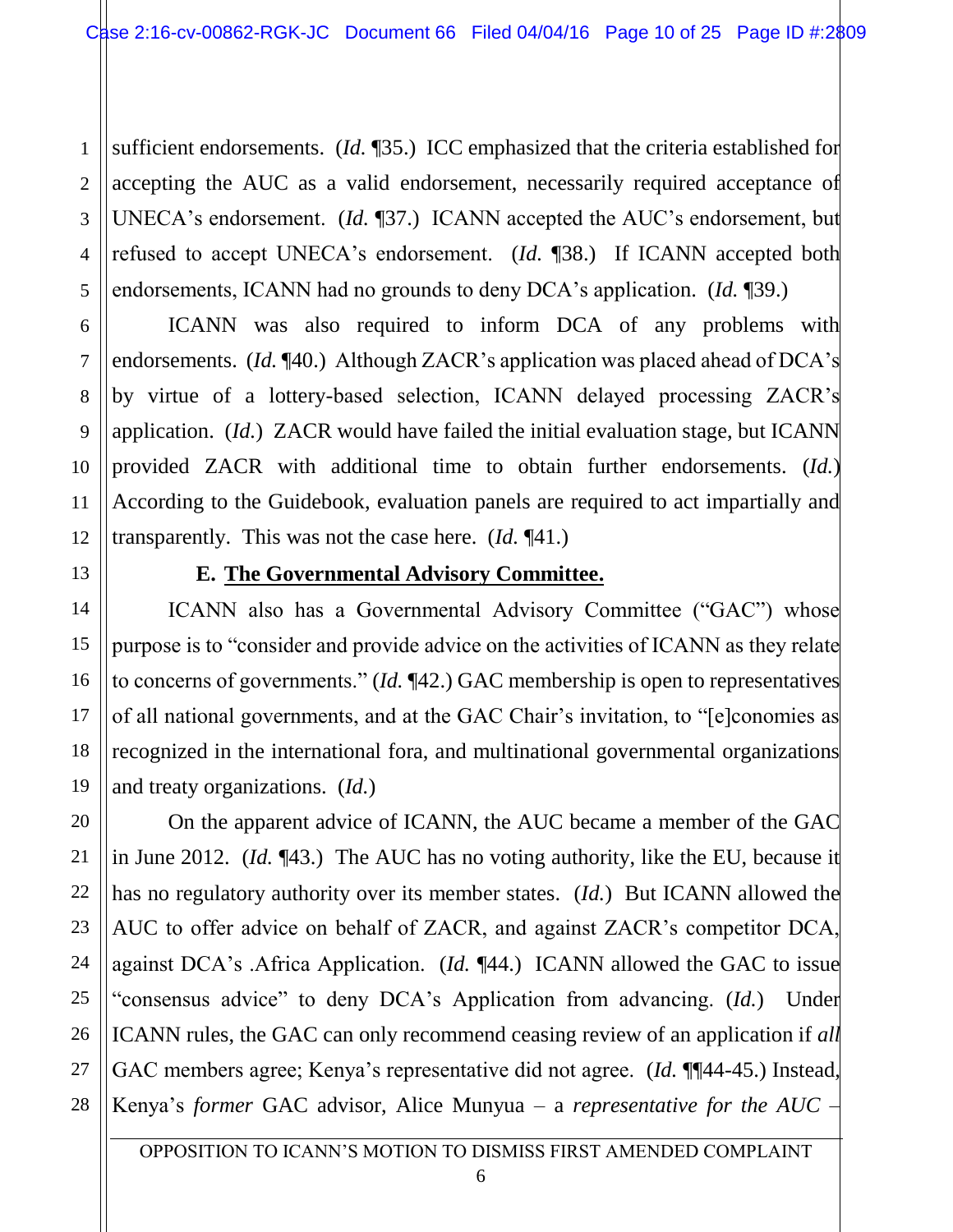1 2 3 4 5 purportedly made a statement on behalf of Kenya denouncing DCA's Application. (*Id.* ¶45.) The then current Kenyan GAC advisor – and only person with authority to make any decision – informed ICANN shortly afterwards that Kenya did not support Ms. Munyua's position. (*Id.*) ICANN ignored Kenya's official position. (*Id.)*

DCA informed ICANN that GAC committee members had conflicts of interest and if DCA's application was halted on the advice of the GAC, ZACR's application should suffer the same fate. (*Id.* ¶46.) ICANN accepted the GAC's advice, but continued to process ZACR's application. (*Id.*) This despite the fact that, nearly all of ZACR's endorsement letters do not actually reference ZACR, but instead support the AUC's request to reserve .Africa as a Top-Level Reserved Name. (*Id.* ¶48.) ICANN could have reconsidered its decision to accept the GAC's advice, but refused to do so. RJN, Ex. 1, p. 11 [Bylaws, Article IV, Section 2].

#### **F. The Independent Review Process.**

The Guidebook provides that applicants may challenge ICANN's application processing through an Independent Review Process ("IRP"). (FAC ¶49.) The IRP is a binding arbitration, operated by the International Centre for Dispute Resolution, although ICANN has repeatedly denied the binding nature of its decisions. (*Id.*) Having been denied the fair, unbiased treatment it was entitled to, DCA sought review through the IRP. (*Id.* ¶51.) Despite the initiation of the IRP, ICANN again ignored its rules and regulations and entered into a registry contract with ZACR for the operation of .Africa. (*Id.* ¶53.)

The IRP concluded that ICANN failed to follow its Guidebook, Bylaws, and Articles of Incorporation in its processing of DCA's application. (*Id.* ¶54.) There was no finding that DCA's application was insufficient. (*Id.*) The IRP also held that its decision was binding and that ICANN should "continue to refrain from delegating the .Africa gTLD and permit DCA Trust's application to proceed through the

6

7

8

9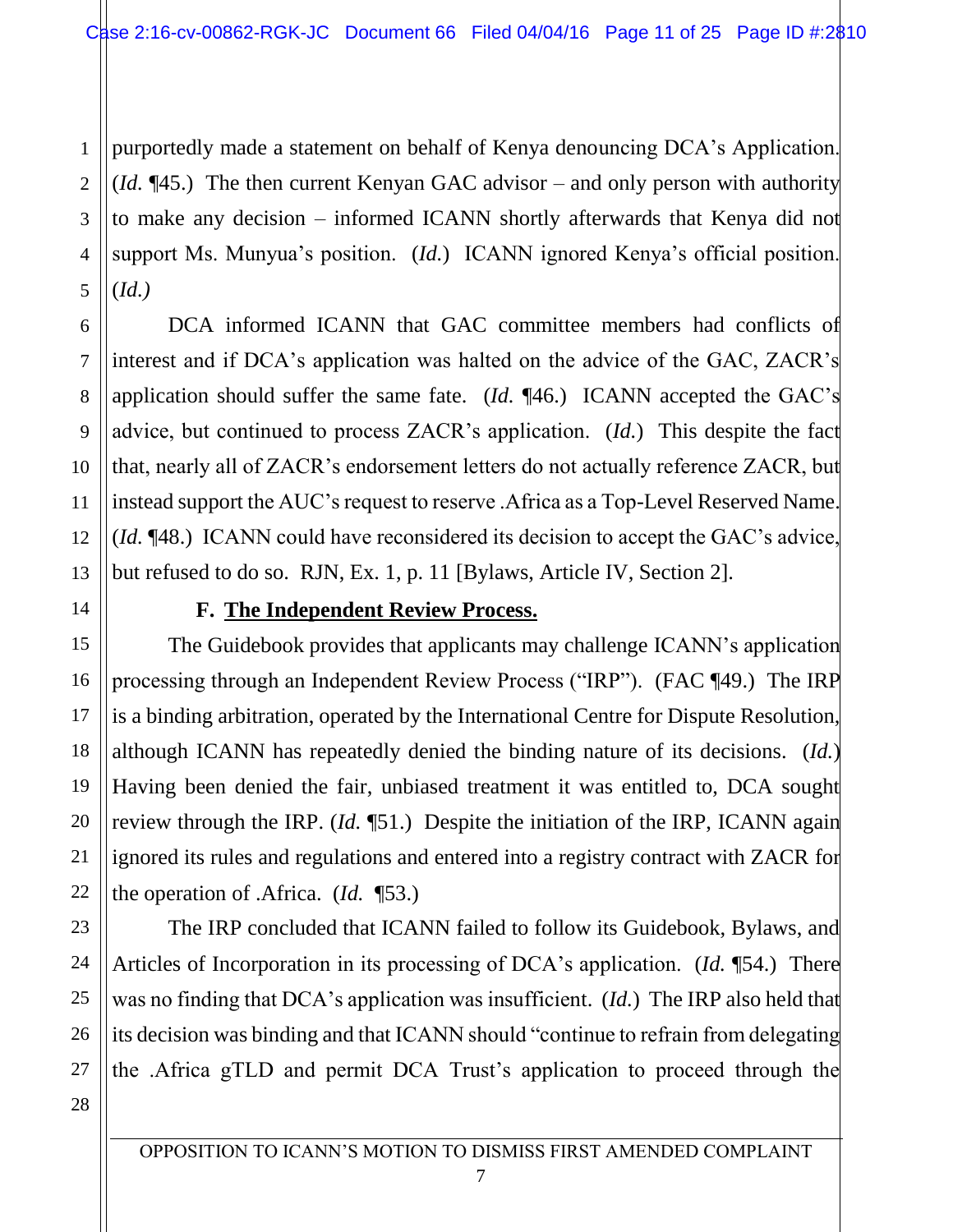remainder of the new gTLD application process." (*Id.*) It was the first IRP decision regarding a new gTLD application where ICANN did not prevail. (*Id.* ¶55.)

### **G. ICANN's Processing of DCA's Application After the IRP Ruling.**

After the unfavorable decision, ICANN took the position of re-evaluating DCA's geographic endorsements – the endorsements that ICC recommended ICANN accept and the endorsements that passed ZACR's application. (*Id.* ¶58.) After the IRP decision, ICANN issued DCA clarifying questions to explain DCA's endorsements. (*Id.* ¶59.) ICANN could and should have issued the clarifying questions during the initial processing if DCA's application, but did not. (*Id.* ¶60.) DCA then agreed to an extended evaluation, but ICANN provided no further explanation about the alleged deficiencies in DCA's application. (*Id*.)

Accordingly, DCA has been denied the fair, transparent, unbiased treatment ICANN promised and ICANN's motion to dismiss should be denied.

1

2

3

4

5

6

7

8

9

10

11

12

### **III. LEGAL STANDARD**

A Rule 12(b)(6) motion tests the *legal sufficiency* of the claim or claims stated in the complaint. *Strom v. United States*, 641 F.3d 1051, 1067 (9th Cir. 2011). "Rule 12(b)(6) motions are viewed with disfavor. Dismissal without leave to amend is proper only in 'extraordinary' cases. When ruling on a 12(b)(6) motion, the complaint must be construed in the light most favorable to the plaintiff. The court must accept as true all material allegations in the complaint, as well as any reasonable inferences to be drawn from them." *Broam v. Brogan*, 320 F.3d 1023, 1028 (9th Cir. 2003) [internal citations omitted]. "[A] well-pleaded complaint may proceed even if it strikes a savvy judge that actual proof of those facts is improbable, and 'that a recovery is very remote and unlikely.'" *Bell Atl. Corp. v. Twombly,* 550 U.S. 544, 556 (2007). In addition, "[t]he court may properly consider matters of the public record (e.g. pleadings, orders and other court papers on file in another action pending in the court, records and reports of administrative bodies; or the legislative history of laws, rules or ordinances) ... as long as the facts noticed are not subject to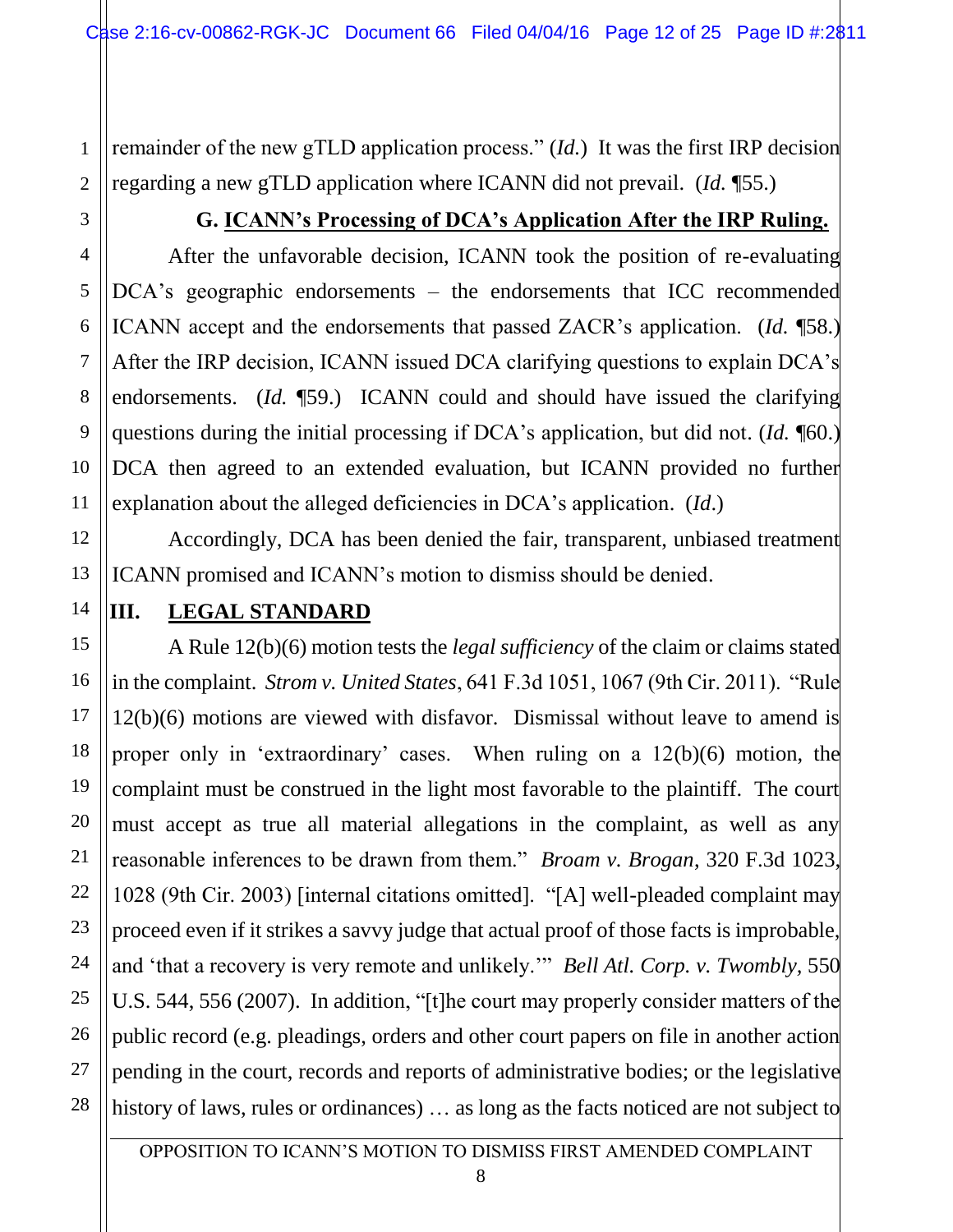Case 2:16-cv-00862-RGK-JC Document 66 Filed 04/04/16 Page 13 of 25 Page ID #:2812

1 2 reasonable dispute." *Intri-Plex Technologies, Inc. v. Crest Group, Inc.*, 499 F.3d 1048, 1052 (9th Cir. 2007).

## **IV. ARGUMENT**

3

4

5

6

7

8

## **A. ICANN's Prospective Release is void.**

The Prospective Release is void as a matter of law, because it's unconscionable, and because it was fraudulently procured. ICANN continues to rely on the Prospective Release it claims insulates it from any judicial review<sup>1</sup> while ignoring controlling law regarding Section 1668 and while ignoring the fact that this Court has already ruled on DCA's motion for a temporary restraining order, thereby demonstrating that the Prospective Release is not valid as a matter of law.

1. The Prospective Release violates California Civil Code §1668.

The Prospective Release is void pursuant to California Civil Code Section 1668. "All contracts which have for their object, directly or indirectly, to exempt anyone from responsibility for his own fraud, or willful injury to the person or property of another, or violation of law, whether willful or negligent, are against the policy of the law." Cal. Civ. Code §1668; *See also Reudy v. Clear Channel Outdoors, Inc.*, 693 F.Supp.2d 1091, 1116 (N.D. Cal. 2007) ["a party [cannot] contract away liability for his fraudulent or intentional acts or for his negligent violations of statutory law,' regardless of whether the public interest is affected" (internal citations and quotations omitted).]

ICANN's Prospective Release encompasses every claim that arises from its actions – necessarily including fraud and intentional violations of law: "Applicant

 $\overline{a}$ 

<sup>1</sup> ICANN concludes that Plaintiff's fraud and conspiracy to commit fraud claim arise from the processing of Plaintiff's Application. Plaintiff's fraud and conspiracy to commit fraud claim alleges that ICANN improperly conspired with the AUC and ZACR in processing **ZACR**'s application. Therefore, the cause of action arises of out ICANN's improper processing of ZACR's application and outside the scope of the Prospective Release.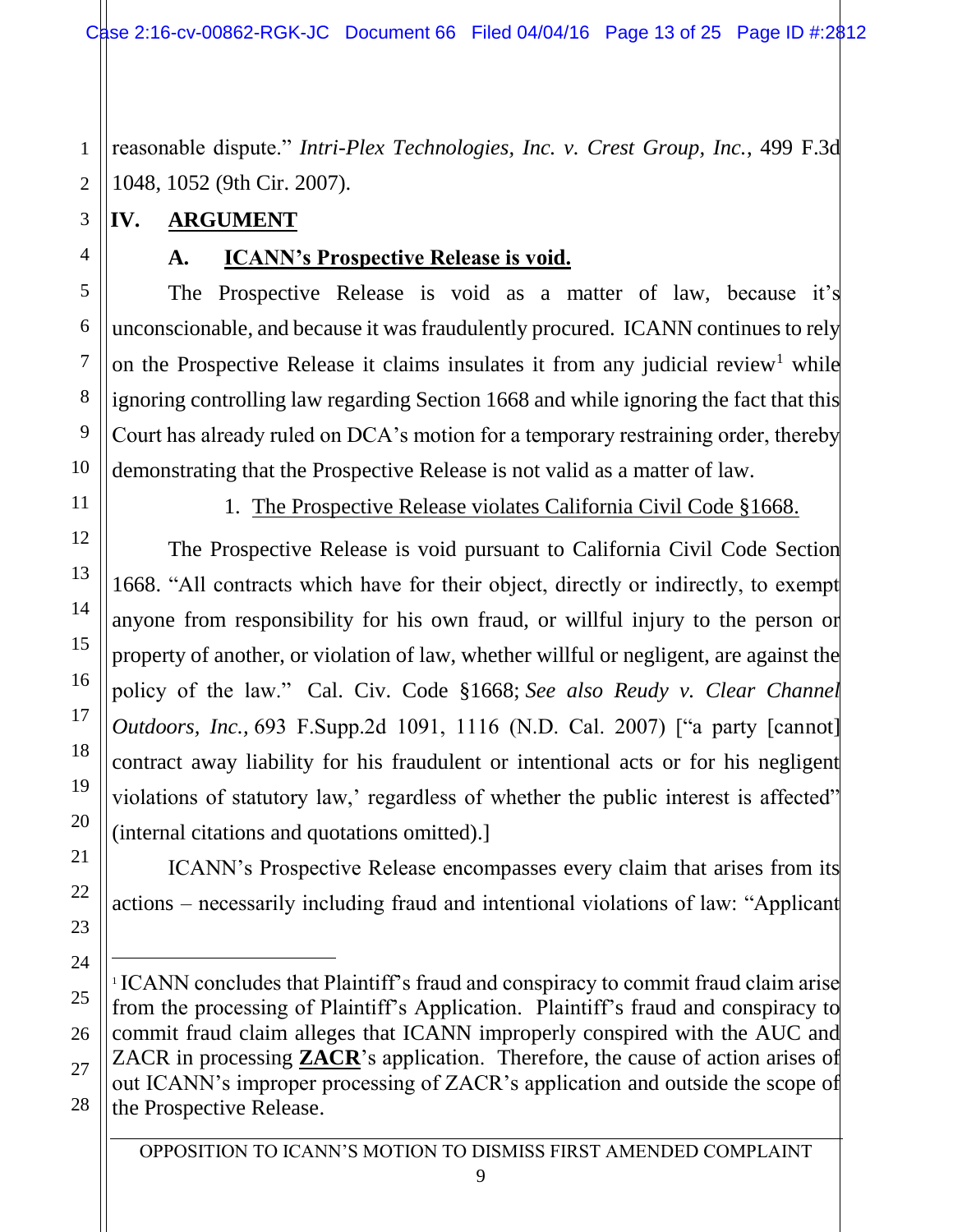1 2 3 4 5 6 7 8 9 10 11 hereby releases ICANN and ICANN affiliated Parties...from any and all claims by applicant that arise out of, are based upon, or are in any way related to, any action, or failure to act, by ICANN…in connection with ICANN's review of this application, investigation or verification, any characterization or description of this application or the decision by ICANN to recommend, or not to recommend the approval of applicant's gTLD application." RJN Exhibit 2, p. 445; *See also*, *Baker Pacific Corp v. Suttles*, 220 Cal.App.3d 1148, 1153 (1990) [holding a covenant not to sue that released "for, from and against any and all liability whatsoever" of "any and all claims of every nature" void for excluding fraud, intentional acts, and negligent violations of statutory law."] Therefore, the Prospective Release is void, as a matter of law.

ICANN's reliance on *Commercial Connect v. Internet Corp. for Assigned Names and Numbers*, No. 3:16-cv-00012-JHM, 2016 U.S. Dist. LEXIS 8550 (W.D. Ky. Jan. 26, 2016), a district court decision from outside this circuit is entirely unpersuasive. There, plaintiff's lawyers withdrew and plaintiff made no effective arguments to challenge the Prospective Release. Plaintiff did not rely on California law and apparently never presented any of the arguments presented here – or any meaningful arguments at all.

ICANN's reliance on *Tunkl v. Regents of Univ. of Cal.*, 60 Cal.2d 92 (1963) is also inapposite because the Prospective Release waives fraud and intentional violations of law and under California law is therefore void regardless of whether it implicates public policy<sup>2</sup> *See Reudy v. Clear Channel Outdoors, Inc.*, 693 F.Supp.2d

12

13

14

15

16

17

18

19

20

21

22

23

24

 $\overline{a}$ 

25

26

27

OPPOSITION TO ICANN'S MOTION TO DISMISS FIRST AMENDED COMPLAINT <sup>2</sup> In any event, DCA satisfies the test under *Tunkl* invalidating the Prospective Release. *See Tunkl*, *supra* at 98-101 (listing factors). First, ICANN's business is suitable for public regulation and was regulated by the U.S. government (Motion, p. 1: 2-4). ["ICANN is **tasked** with coordinating portions of the Internet's domain name system"]; p. 2:5-7 ["Pursuant to a series of agreements over the years with the United States Department of Commerce"].). Second, ICANN's fair regulation of the Internet is of great importance and practical necessity. RJN, Ex. 1, pp. 5-6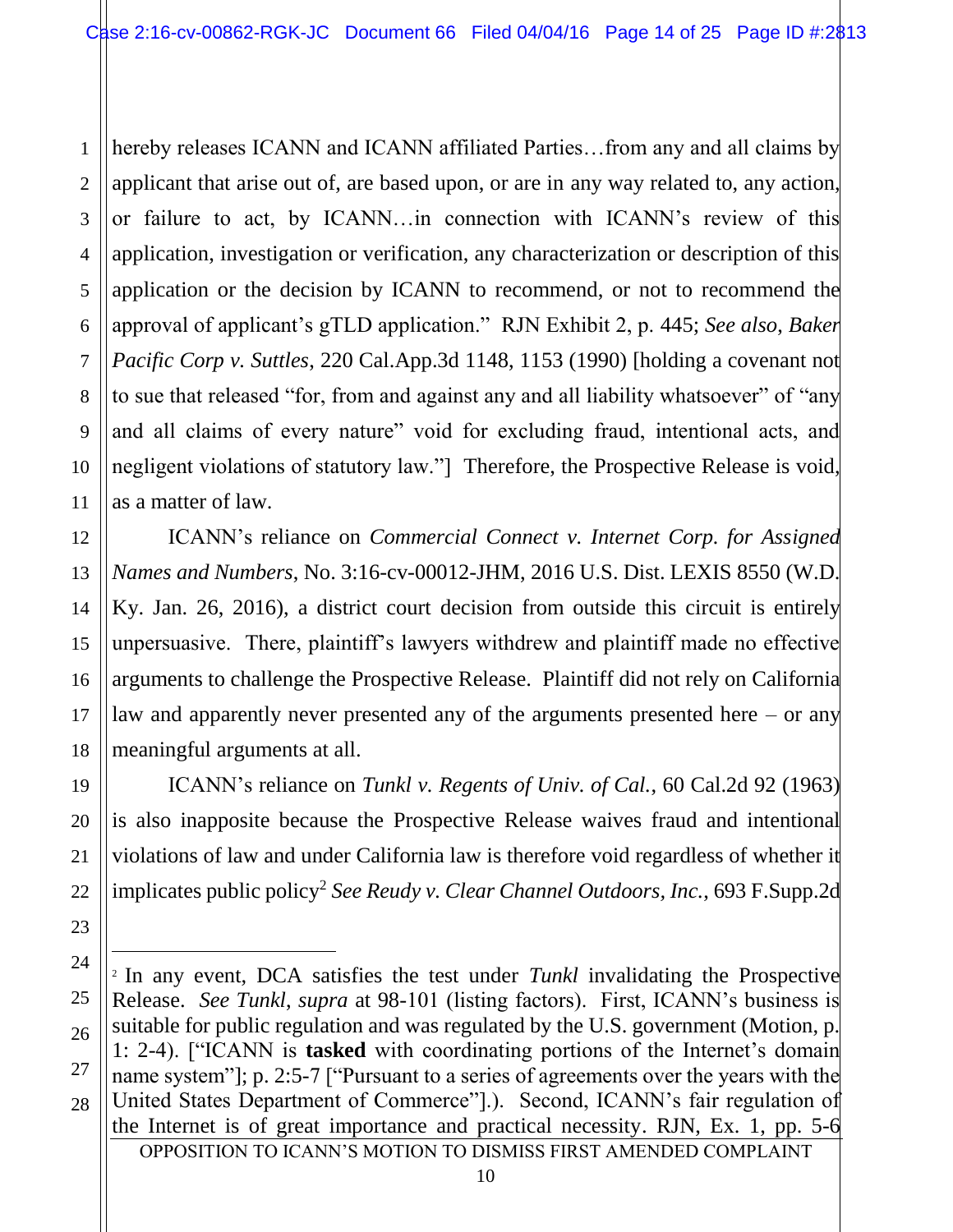1 2 3 4 1091, 1116 (N.D. Cal. 2007) [referencing Cal. Civ. Code §1668]. *See also Health Net of California v. Department of Health Services*, 113 Cal.App.4th 224, 235-239 (2003). **This is the law**, and ICANN fails to explain how its release can overcome it. 3

2. The IRP does not validate the Prospective Release.

5

6

7

8

9

10

11

12

13

14

15

 $\overline{a}$ 

The IRP forum does not save the Prospective Release as ICANN refuses to recognize the process as binding. As the IRP Panel explained, "The Panel seriously doubts that the Senators questioning former ICANN President Stuart Lynn in 2002 would have been satisfied had they understood that a) ICANN had imposed on all applicants a waiver of all judicial remedies, *and* b) the IRP process touted by ICANN as the 'ultimate guarantor' of ICANN accountability was only an advisory process, the benefit of which accrued only to ICANN." FAC Ex. 1, p. 13. More importantly, even if ICANN had voluntarily accepted the ruling, a dispute resolution procedure ICANN is free to disregard is hardly effective and certainly does not provide

<sup>16</sup> 17 18 19 20 21 22 [Bylaws, Article I, Section 1.)*).* ["ICANN's mission is to coordinate...the global Internet's system of unique identifiers, and in particular to ensure the stable and secure operation of the Internet's unique identifier status" (internal quotations omitted)]. Third, DCA's services are broadly offered as anyone can apply for gTLDs, and gTLDs allow all Internet users to access websites. Fourth, ICANN is the *only* entity that can grant the rights to gTLDs and holds all of the bargaining power. Fifth, DCA had no choice but to accept the release in order to apply for the gTLD. Finally, ICANN controls applicant's property in the form of the \$185,000 gTLD application fee. ICANN can unilaterally deny an application without refund or redress.

<sup>23</sup> 24 25 26 27 28 <sup>3</sup> *City of Santa Barbara v. Sup. Court,* is inapposite because it involved "an agreement purporting to release liability for future gross negligence committed against a developmentally disable child who participates in a recreational camp designed for needs of such children," which the court found violated public policy. (41 Cal.4th 747, 777 (2007)). *Sanchez v. Bally's Total Fitness Corp*, [68 Cal.App.4th 62 (1998)] is inapposite because the waiver excepted "claims arising out of the center's knowingly failing to correct a dangerous situation brought to its attention." [Id., at 65]. *Sanchez* does not discuss Section 1668. Here, the release waives all liability, not just negligence.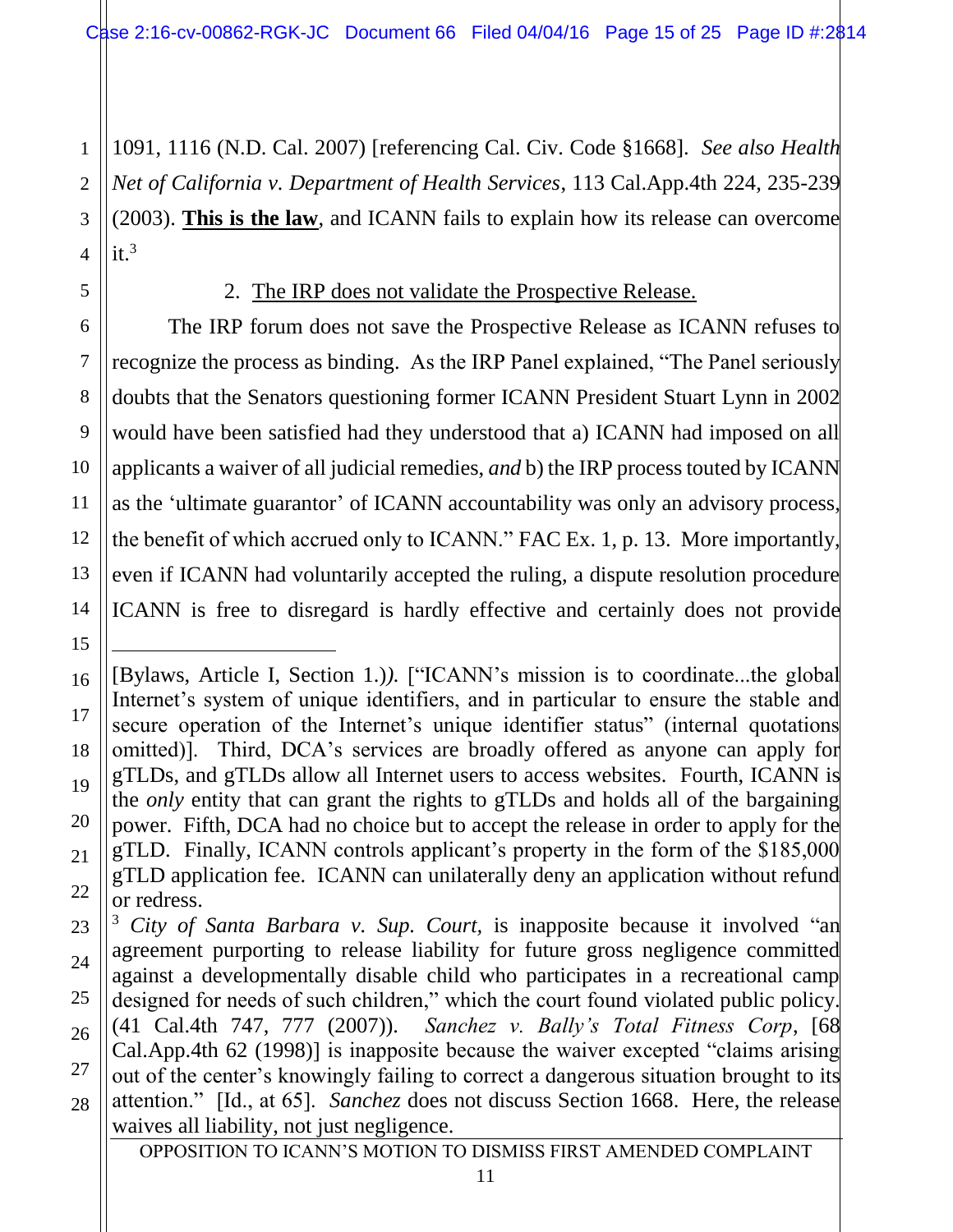1 applicants with an effective method of redress. 4

ICANN fails to explain why the holding in *Skrbina v. Fleming Cos.,* 45 Cal.App.4th 1353, 1366 (1996) dealing with a release in a settlement agreement should apply here.<sup>5</sup> As the court in *Reudy* explained "the Special Master finds *that when two parties settle a case and a consideration is given in which a plaintiff allows a defendant to continue on with its' alleged wrongful conduct, that conduct is no longer wrongful*, at least as to that particular defendant. Plaintiff in exchange for consideration is permitting that conduct to go forward in the future." *Id.*, at 1119 (emphasis added). There was no settlement here and no wrongful conduct ongoing when Plaintiff submitted its application. A settlement release is not analogous to the *Prospective* Release; if it were, it would obviate the need for Section 1668.

12

2

3

4

5

6

7

8

9

10

11

13

14

15

16

17

18

19

20

21

22

23

 $\overline{a}$ 

24

25

26

## 3. The release is void regardless of DCA's claims.

Because the release is void, the Court should sever it from the Guidebook, decline to apply it to any of DCA's claims, and adjudicate DCA's claims against ICANN. Cal. Civ. Code §1599; *Ulene v. Jacobson*, 209 Cal.App.2d 139, 142-143 (1962) ["To the extent that the challenged provisions are in violation of the governing statutory law, they are void."] ICANN argues that if the provision is unenforceable, it is only unenforceable as to DCA's claims sounding in fraud. [Motion, n.5] There is no authority for this proposition; a severed provision is not severed solely to a cause of action, but is severed entirely. Because the Prospective Release violates the law, it is void and DCA can proceed in this Court.

OPPOSITION TO ICANN'S MOTION TO DISMISS FIRST AMENDED COMPLAINT

<sup>&</sup>lt;sup>4</sup> The scope of the IRP is limited to review of actions "inconsistent with the Articles of Incorporation or Bylaws." (FAC Ex. 1, p. 25). Therefore, even under the Bylaws ICANN is free to engage in wrongful conduct without repercussion to the extent that it does not violate its own Articles and Bylaws.

<sup>27</sup> 28 5 ICANN's cite to *Paralift, Inc. v. Superior Court*, 23 Cal.App.4th 748 (1993) is again inapposite. A release for negligence against a Sky-Diving company, where the risks of skydiving were known to the Plaintiff who skydived on multiple previous occasions is not comparable to the Prospective release of *all* claims.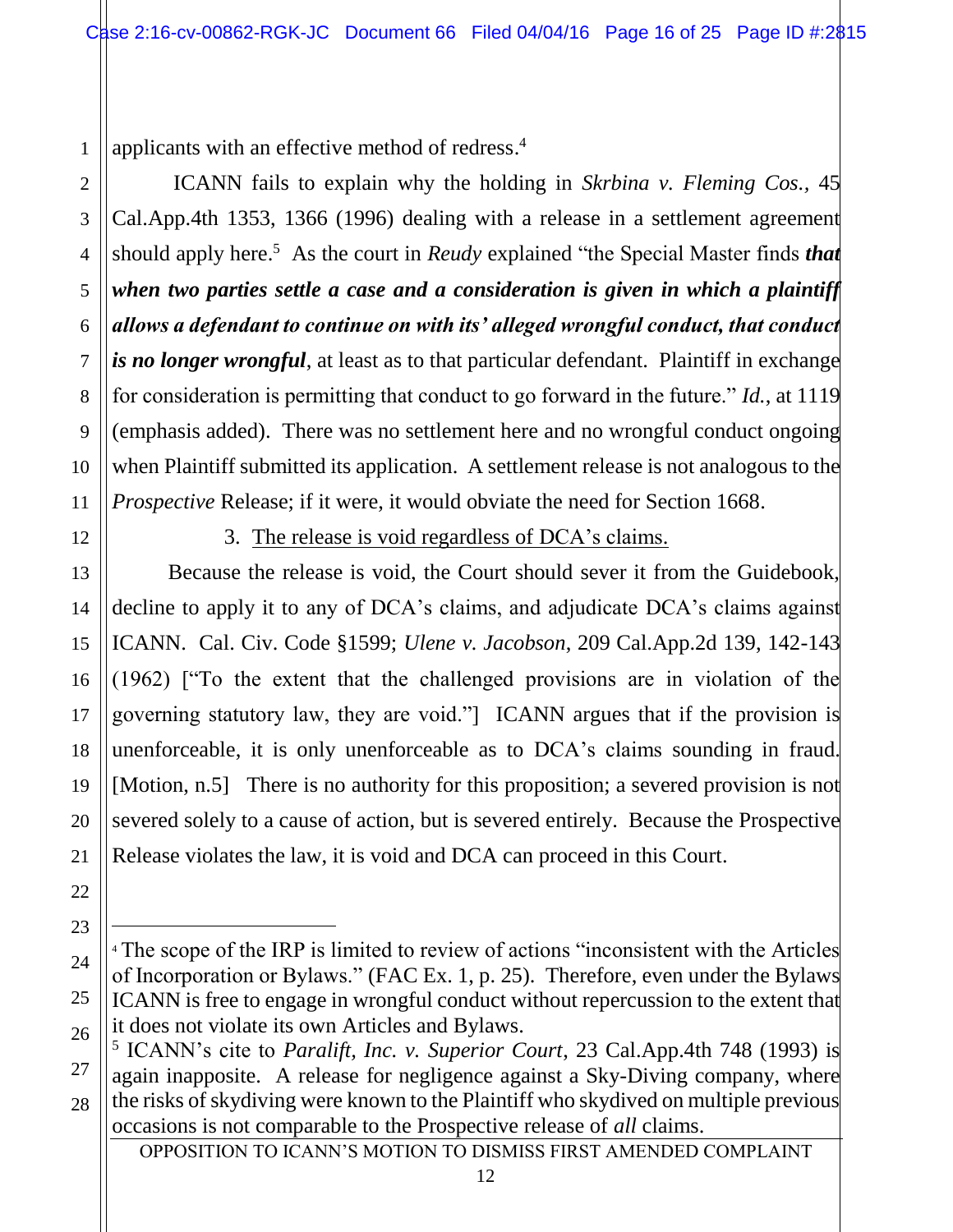1

2

3

4

5

6

7

8

9

10

11

12

13

14

15

16

17

18

19

20

21

22

23

24

25

26

27

# 4. The release is unconscionable as DCA could not negotiate it and it only prohibits DCA from bringing claims in a court of law.

The Prospective Release is unconscionable because DCA did not have a meaningful opportunity to negotiate it. ICANN itself submitted criticism of the Prospective Release from its own advisory group, the GAC. *See* Request for Judicial Notice, Ex. 3 ("The exclusion of ICANN liability …provides no leverage to applicants to challenge ICANN's determinations ...**The covenant not to challenge**  and waiver ... is overly broad, unreasonable, and should be revised in its **entirety**") (emphasis added)]. The GAC is composed of governments and distinct economies, and "consider[s] and provide[s] advice on the activities of ICANN ...particularly matters where there may be an interaction between ICANN policies and various laws...or where they may affect public policy issues." (*Id.*). **ICANN refused to eliminate the Prospective Release in the face of the GAC and other commenters' recommendations.** It is therefore disingenuous to imply DCA could have effectively negotiated elimination of the release or used the comment process to avoid it.

Furthermore, ICANN ignores the fact that the Prospective Release *only bars applicants from proceeding against ICANN* in a court of law; the Prospective Release allows ICANN to sue its applicants by any means available. "Substantive unconscionability focuses on the one-sidedness of the contract terms." *Ting v. AT&T*, 319 F.3d 1126, 1149 (9th Cir. 2003). "It is quite true that an agreement for alternative dispute resolution which is not binding on the party insisting on it may be deemed unfair; there must be a 'modicum of bilaterality'". *Woodside Homes of Cal. v. Sup. Court*, 107 Cal.App.4th 723, 731 (2003) [citing *Armendariz v. Foundation Health Pyschcare Services, Inc.*, 24 Cal.4th 83, 117-118 (2000) ("[U]conscionability turns not only on a 'one-sided' result, but also on an absence for 'justification' for it.")].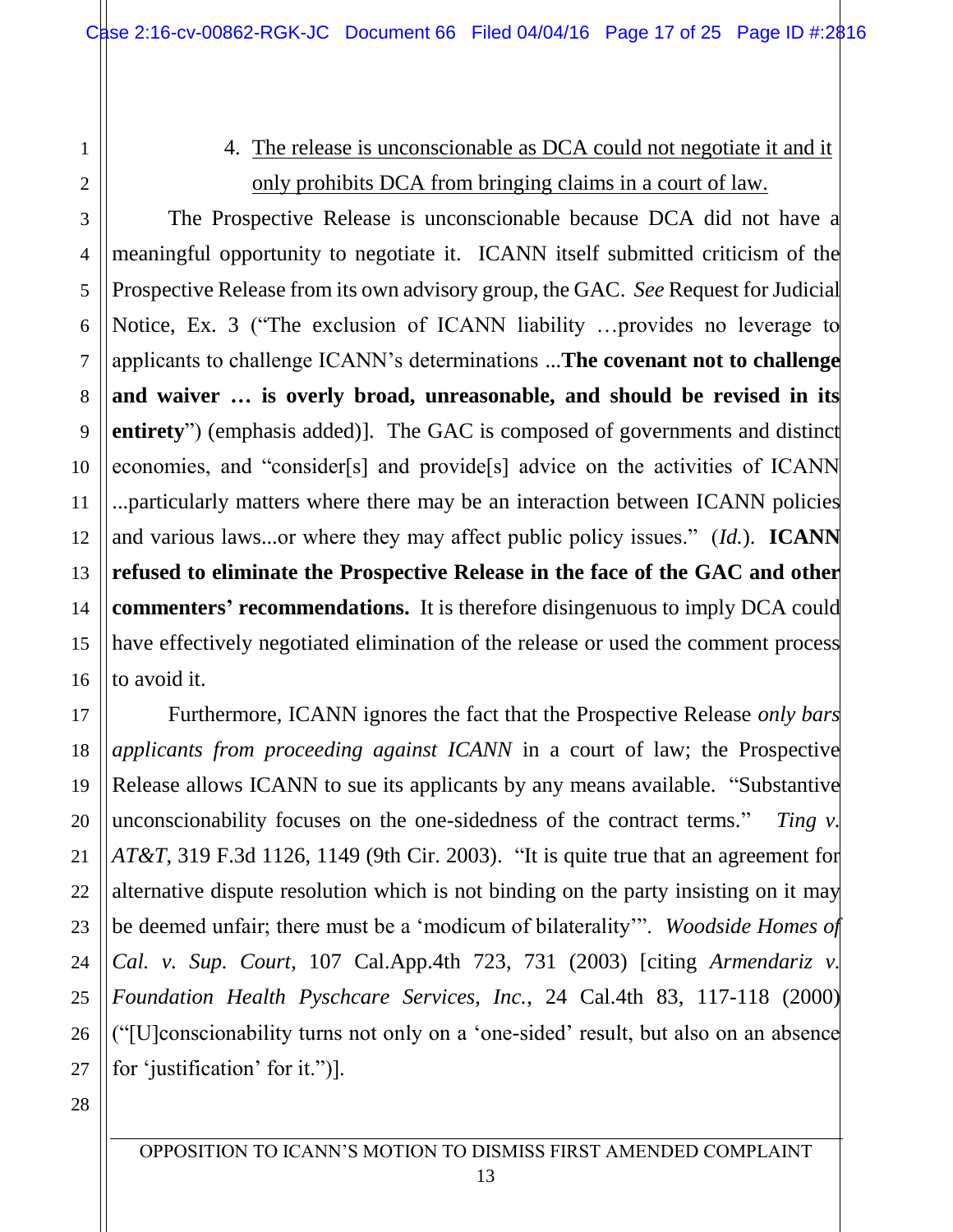ICANN cannot justify its entirely one-sided release of all dispute resolution forced upon DCA and all other gTLD applicants. ICANN is not prohibited from suing gTLD applicants in a court of law, but attempts to unilaterally assert that is not liable for any actions, regardless of the unlawful nature or egregiousness thereof. *See* Motion, p.3:8-25. ["**Applicant** hereby releases ICANN and the ICANN Affiliated Parties"; "**APPLICANT** AGREES NOT TO CHALLENGE, IN A COURT OF LAW" (bold emphasis added)]. If a member of the public seeks a gTLD (which is only available through ICANN), by the application it is forced to accept the Prospective Release. There is no bilateral application and there is no bargaining. The Prospective Release is unconscionable and must be struck.

1

2

3

4

5

6

7

8

9

10

11 12 13 14 15 16 17 18 19 20 21 22 23 24 25 26 27 28 ICANN again mischaracterizes its responsibility and duty to act fairly, even handedly, and with transparency in processing gTLD applications. ICANN concludes that "Plaintiff was aware of the other risks involved in applying for .Africa" ignoring its preferential treatment of ZACR of which DCA could not have contemplated or imagined when it submitted its application and \$185,000 fee. ICANN further argues "If Plaintiff did not like the terms of any portion of the **Guidebook**, including the Covenant Not to Sue and the governmental support requirement, **Plaintiff did not have to apply for a gTLD**" and "**Plaintiff has no basis** now **to repudiate its entirely voluntary decision** to submit its Application or to argue that portions of the Guidebook (the contract that forms the basis for most of its claims) should not apply to Plaintiff (and only Plaintiff) (Motion at p. 12: 23-26). ICANN's own argument demonstrates its "take-it-or-leave it", no bargaining power or compromise, position. DCA has no other means to obtain the .Africa gTLD. DCA is not attempting to repudiate its application and the Guidebook, but rather enforce its terms against ICANN; DCA was unaware of ICANN's improper actions at the time of submitting the Application and that is the very basis of DCA's claims. DCA makes no argument that the Prospective Release is void only to it, rather DCA has argued repetitively that the Prospective Release is void as a matter of law.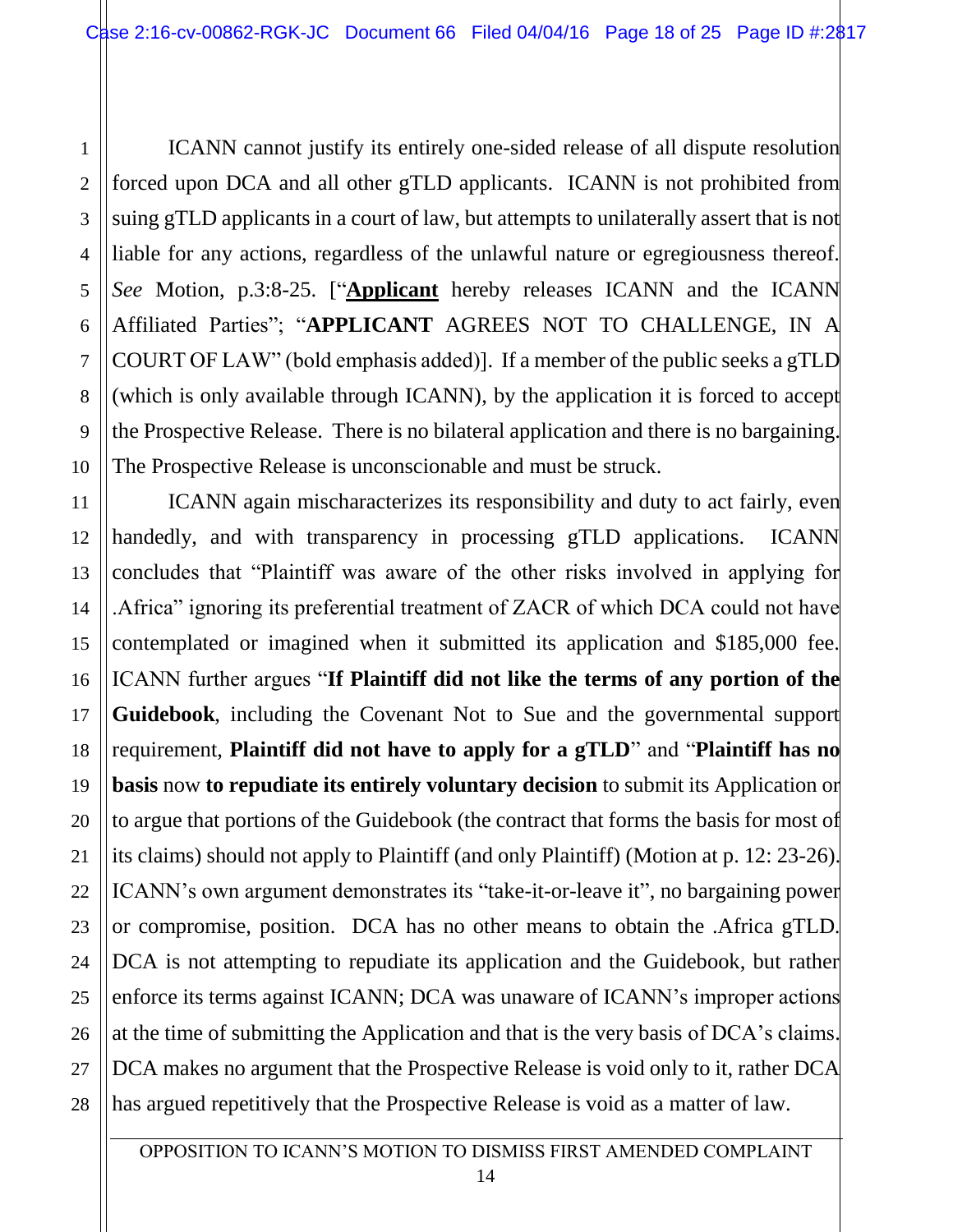2 3 4 5 In any event, discovery may reveal important factual support regarding public and internal comments on the Prospective Release, ICANN's consideration of those comments, and their rationale for including the Prospective Release in the Guidebook. At the very least, the unconscionable nature of the Prospective Release is a factual issue and not appropriate for determination on a Rule 12(b)(6) motion.

Finally, the sophistication of a party is not dispositive to a determination of unconscionability. "[T]he sophistication of a party alone, cannot defeat the procedural unconscionability claim." *Nagrampa v. MailCoups, Inc.*, 469 F.3d 1257, 1283 (9th Cir. 2006).

1

6

7

8

9

10

11

12

13

14

15

16

17

18

19

20

21

22

23

24

25

26

27

28

5. The Prospective Release was procured by fraud.

ICANN asserts "the only 'fraud' that Plaintiff identifies is that 'ICANN denies in practice that the IRP is binding." (Motion at p. 13: 23-24.) Ignoring Plaintiff's allegations that:

"a. ICANN represented to Plaintiff that Plaintiff's application for .Africa would be reviewed in accordance with, ICANN's Articles of Incorporation, and the new gTLD Applicant Guidebook; all of which promise a fair and transparent bid process, fair competition, and non-interference with an applicant's application by a competitor or third-party;

b. ICANN represented that it had in place an Accountability Mechanism including an Independent Review Panel (IRP) process to ensure that Plaintiff would be provided proper due process in the event of a dispute regarding any decision by ICANN regarding Plaintiff's application under the new gTLD Program;

c. ICANN represented that it would participate in good-faith with any applicant who desired to initiate an IRP process in order to ensure that applicants receive proper due process; and

d. ICANN represented that all applicants for the .Africa gTLD would be subject to the same agreement, rules, and procedures." (FAC ¶74.)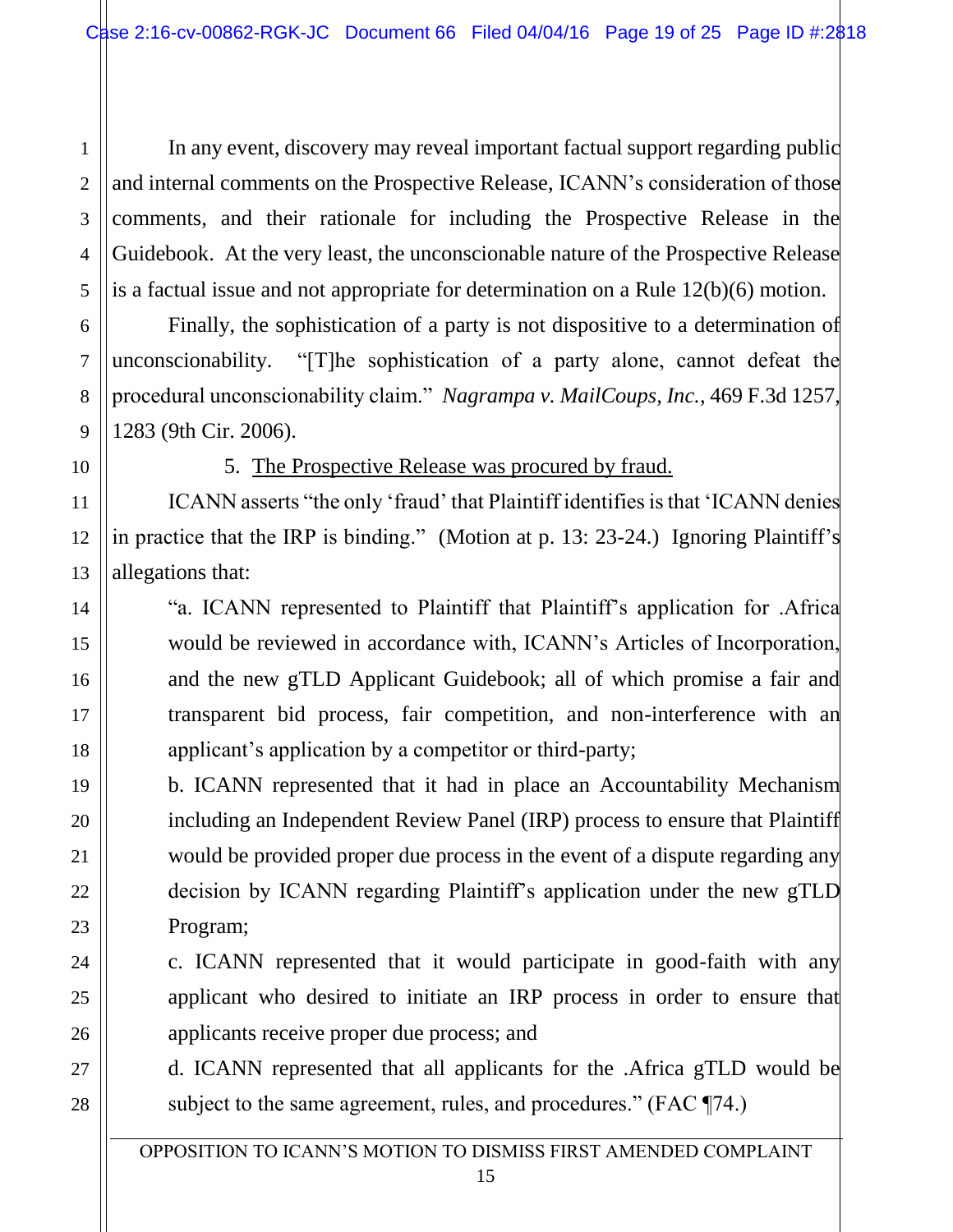1 2 3 In addition to those allegations, DCA pleaded fraud against ICANN for conspiring with the AUC (through its proxy ZACR) to deny DCA's .Africa application. (*Id.* ¶¶84-86.)

Moreover, the IRP Final Declaration illustrated in depth, how ICANN's Bylaws, Supplementary Procedures, and testimony to the U.S. Senate gave the impression that the IRP procedure was binding and provided due process to applicants. (*Id.*, Ex. 1 at 41-42). ICANN's current position that the IRP is not binding shows that ICANN made a material representation to applicants, including DCA. Discovery regarding ICANN's statements about the IRP to Congress or other governmental bodies as well as internal discussion regarding the role and function of the IRP could support DCA's fraud claims.

Plaintiff has pled multiple misrepresentations by ICANN, both explicit and by omission. These allegations are sufficiently particular and support the argument that ICANN's Prospective Release was procured by fraudulent means.

# **B. ICANN's discretion in reviewing applications is not a bar to DCA's breach of contract claim**

ICANN argues that the discretion to "determine not to proceed with any and all applications for new gTLDs" means that it cannot have breached the Guidebook. However, DCA alleges that ICANN failed to comply with other provisions in the Guidebook regarding: 1) gTLD program rules of transparency and fair competition, 2) the geographic names evaluation process; and 3) GAC procedures (*Id.* ¶¶ 68-71). ICANN cannot accept an \$185,000 application fee and then refuse to abide by the provisions of the Guidebook and the rules that ICANN incorporated therein.

The interpretation of ICANN's "discretion" clause is ambiguous. It cannot mean that ICANN can decide to reject a qualified applicant for any reason whatsoever. It must be read in context and in conjunction with the numerous other provisions in the Guidebook which limit and define that discretion. Cal. Civ. Code §1641. The Guidebook establishes certain requirements and standards by which it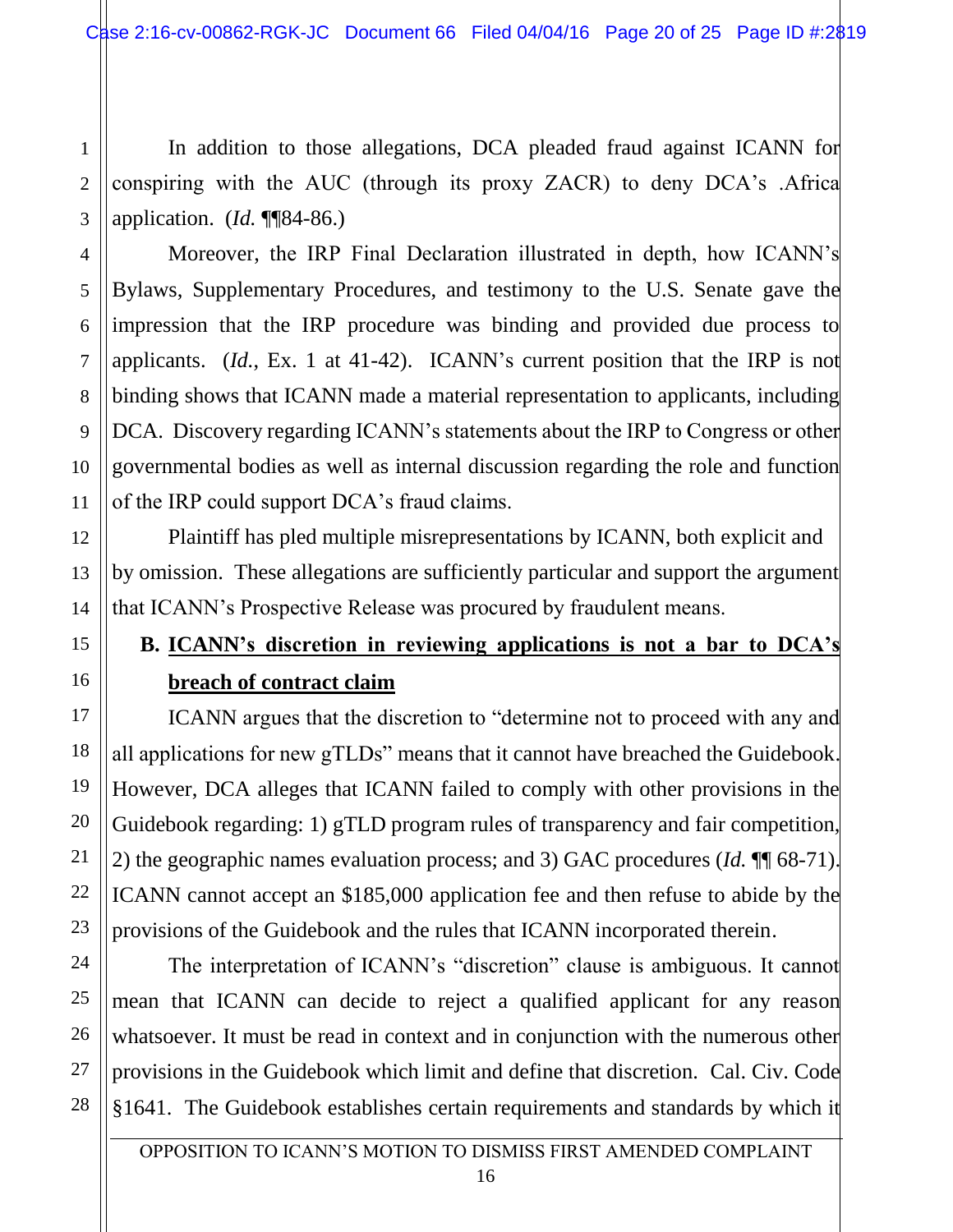1 2 3 4 5 6 will judge applications, and it would be superfluous to have those provisions if ICANN could arbitrarily accept or deny an application. *See generally* RJN Ex. 2, pp. 134 [Section 1.2.1 (Eligibility)]; p.138 [Section 1.2.2 (Required Documents)]; and p.155 [Section 1.5 (Fees and Payments)]. Of course ICANN may use its discretion in rejecting gTLD applications – but it must still apply the rules that it agreed to in the Guidebook in exercising that discretion.

7 8 9 10 12 13 14 15 16 In this case, any ambiguities in the Guidebook should be interpreted in DCA's favor because ICANN drafted the Guidebook. Cal. Civ. Code §1654; *See Oceanside 84, Ltd. V. Fidelity Federal Bank*, 56 Cal.App.4th 1441, 1448-1449 (1997) ["If a contract is capable of two different reasonable interpretations, the contract is ambiguous. A well-settled maxim states the general rule that ambiguities in a form contract are resolved against the drafter."]; *See Garcia v. Stonehenge, Ltd.*, No. C-97-4368-VRW, 1998 U.S. Dist. LEXIS 23565, at \*6 (N.D. Cal. Mar. 2, 1998) ["[F]ederal courts may apply general principles of state law regarding contract interpretation."]. Furthermore, because of the ambiguity parole evidence will be admissible and therefore discoverable. *Chastain v. Belmont*, 43 Cal.2d 45, 51 (1954).

11

17

18 19 20 21 22 23 24 25 26 27 28 ICANN relies heavily on *Image Online Design, Inc. v. Internet Corporation for Assigned Names and Numbers*, No. CV 12-08968-DDP (JCx), 2013 U.S. Dist. LEXIS 16896 (C.D. Cal. Feb. 7, 2013), in which the plaintiff alleges breaches of its agreement with ICANN related to ancillary documents and statements outside of the TLD application. But, in that case, plaintiff relied upon statements not in the Guidebook or Bylaws for its breach of contract claim, and Judge Pregerson made the unremarkable ruling that such statements were not part of any contract between the parties. *See id.* at \*9-10 ["IOD does not specifically claim that the statements in the Reconsideration Recommendation or made by the Chairman, discussed above, were part of the Agreement. […] IOD provides no reason why statements beyond the Agreement, made after the contract was entered into, should be considered to be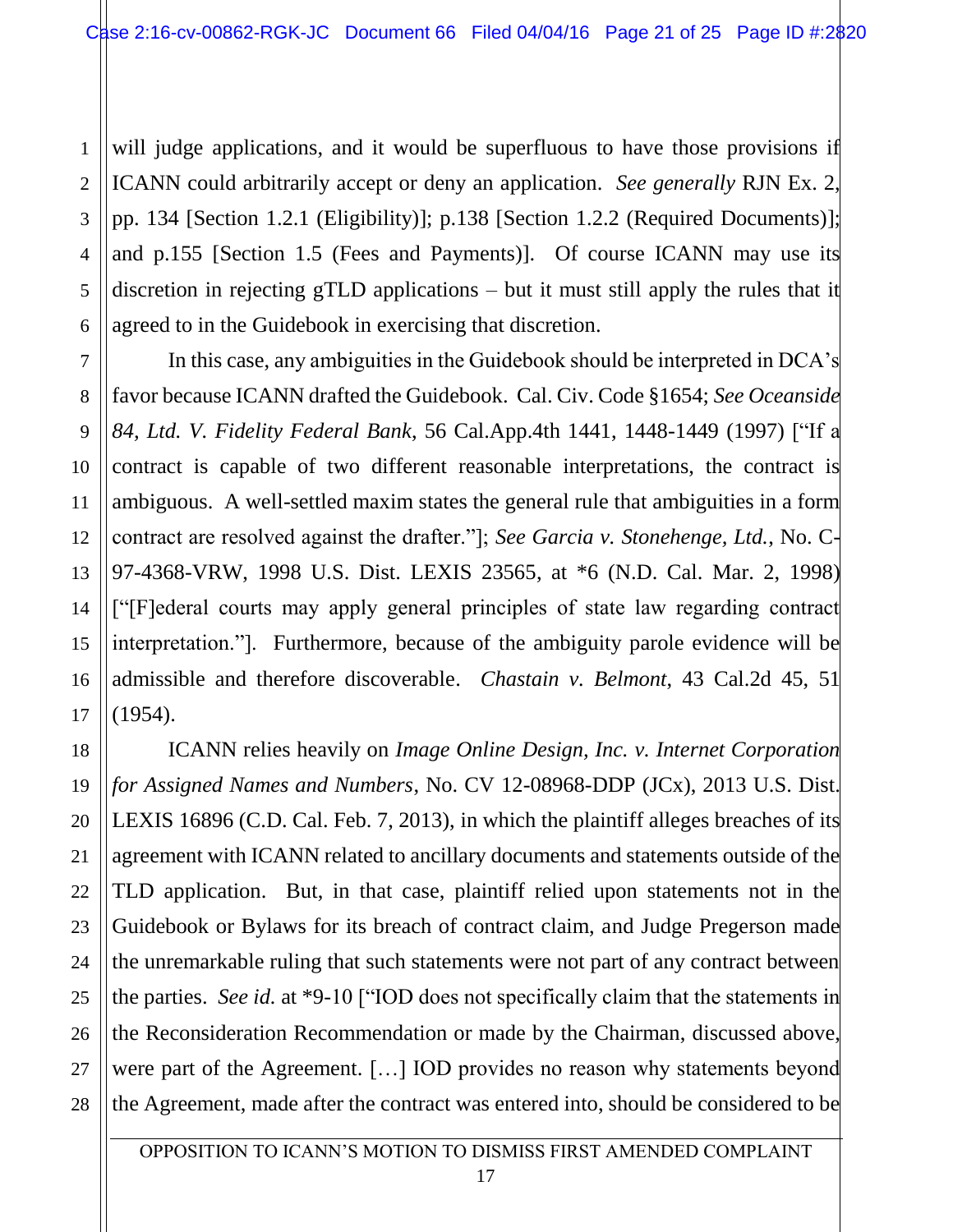1 2 3 4 5 6 7 8 9 10 part of the contract."] Judge Pregerson also stated: "These provisions [of the Guidebook] give ICANN no responsibilities with respect to IOD's Application beyond its initial consideration of the Application." *Id*. \*11. This case is inapposite because, in stark contrast, DCA alleges ICANN breached specific provisions of the Guidebook and Bylaws, both contractual provisions agreed to by the parties, not outside documents. RJN Ex. 1, p. 6-7 [Bylaws Articles I, Section 2, ¶¶5-8]; p.8 [Bylaws Article II, Section 3]; p. 8 [Bylaws Article III]; Ex. 2, p.113 [Guidebook Preamble]; p.118 [Section 1.1.2.3]; FAC Ex. 1 at p.36, ¶30 ("According to ICANN, panelists derived their powers...from...the contractual provisions agreed to by the Parties (in this instance ICANN's Bylaws").

13 14 15 16 18 19 20 ICANN concludes that it "complied with its obligations to consider Plaintiff's Application in accordance with the procedures set forth in the Guidebook[.]" Motion at 16:13-16. ICANN did not comply with its obligations; the entirety of DCA's complaint is based on ICANN's failure to follow the Guidebook, Articles of Incorporation, or Bylaws. *See* FAC ¶¶29, 40, 46, 54, 68, 69, and 70. The IRP Panel already determined this fact. *Id.* Ex. 1, p. 67, ¶93. But in any event, because "the court must accept as true all material allegations in the complaint, as well as any reasonable inferences to be drawn from them" ICANN's conclusion regarding its compliance with the Guidebook is irrelevant on the motion to dismiss. *Broam v. Brogan*, *supra* 320 F.3d 1023, 1028.

Accordingly, ICANN's self-described "discretion" does not somehow trump all of the other Guidebook requirements and does not grant it absolute immunity or protection from breaches of the agreement between the Parties.

### **C. DCA has pleaded fraud with specificity.**

11

12

17

21

22

23

24

25

26

27

28

DCA has presented facts sufficient to apprise ICANN of its alleged fraud. "The purpose of Rule 9(b) is to assure that defendants are apprised of the allegations against them in sufficient detail to frame an adequate responsive pleading." *Prakash v. Pulsent Corp. Emple. Long Term Disability Plan*, No. C-06-7592 SC, 2008 U.S.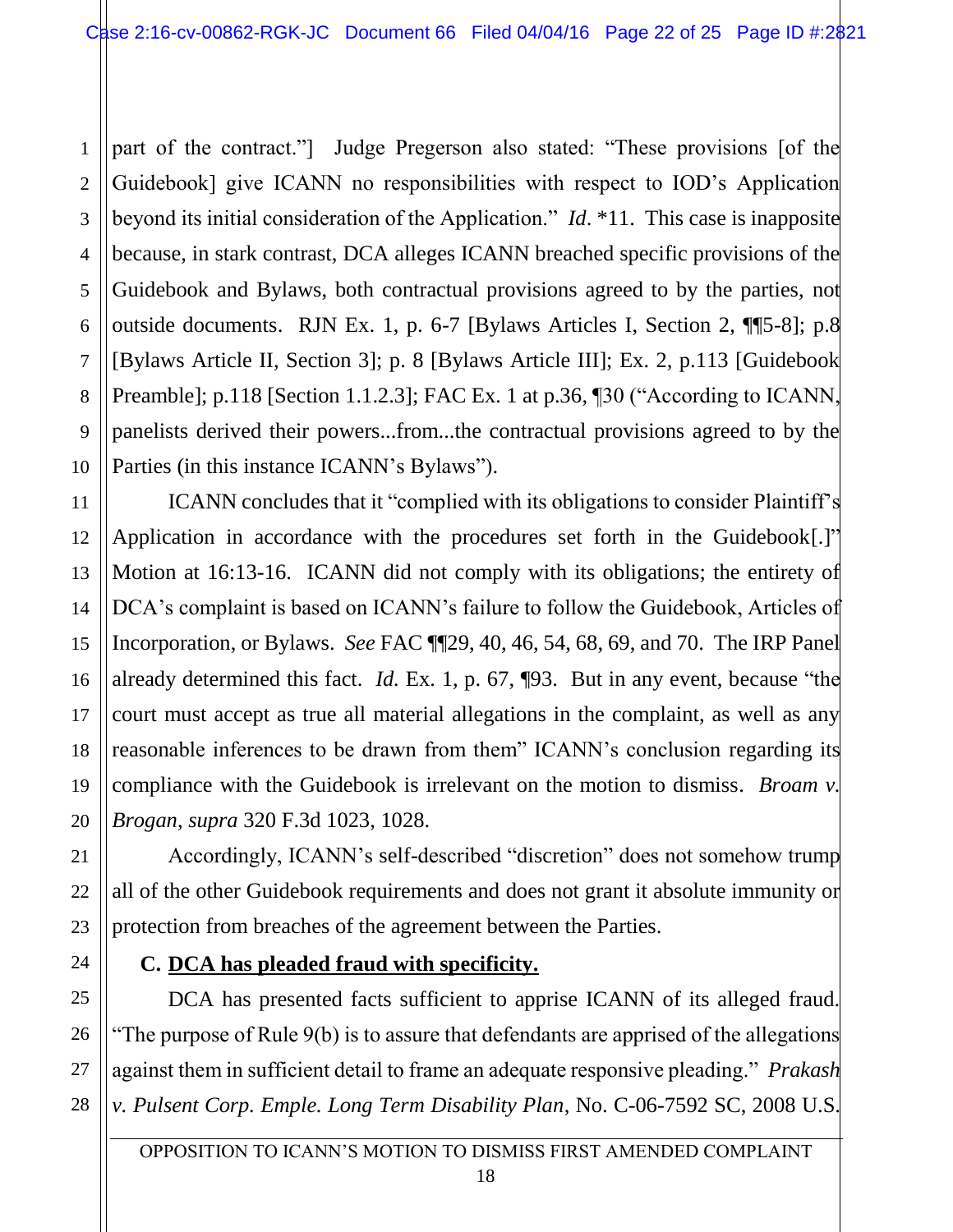2 Dist. LEXIS 120366, at \*5 (N.D. Cal. August 20, 2008). As stated above, ICANN falsely represented through its website and Guidebook, that:

1

3

4

5

6

7

8

9

10

11

12

13

14

15

16

17

18

19

20

21

22

23

24

25

26

27

28

- Plaintiff's .Africa application would be reviewed in accordance with ICANN's Articles of Incorporation and Guidebook, in a fair and transparent bid process, with fair competition, and non-interference by a competitor or third-party (RJN Ex. 1, p. 6-7 [Bylaws Articles I, Section 2, ¶¶5-8]; p.8 [Bylaws Article II, Section 3]; p. 8 [Bylaws Article III]; Ex. 2, p.113 [Guidebook Preamble]; p.118 [Section 1.1.2.3];
	- ICANN had an accountability mechanism process to ensure that DCA would be provided proper due process in the event of a dispute (RJN Ex. 1, p.11 [Bylaws, Article IV];
		- ICANN would participate in good-faith with any applicant who desired to initiate an IRP process in order to ensure that applicants received proper due process [*Id.*]; and
		- All applicants would be subject to the same agreement, rules, and procedures (RJN Ex. 1, p. 8 [Bylaws, Article I, Section 3] (FAC ¶74).

In addition to those allegations, DCA also alleged the following fraud by ICANN and ZACR:

- ICANN conspired with AUC and ZACR to assist each other in improperly denying DCA's application; and
- ICANN improperly accepted ZACR's fraudulent application to proceed in contradiction of its Guidebook, Articles of Incorporation, and Bylaws. (FAC ¶¶84-88.)

These representations are in the applicable Guidebook and controlling documents between the parties. Accordingly, the who, what, when, and where of the fraud, and the Rule 9(b) requirements are all met. *See Pedersen v. Greenpoint Mortg. Funding, Inc.*, No. 2:11-cv-00642-KJM-EFB, 2013 U.S. Dist. LEXIS 109111, at \*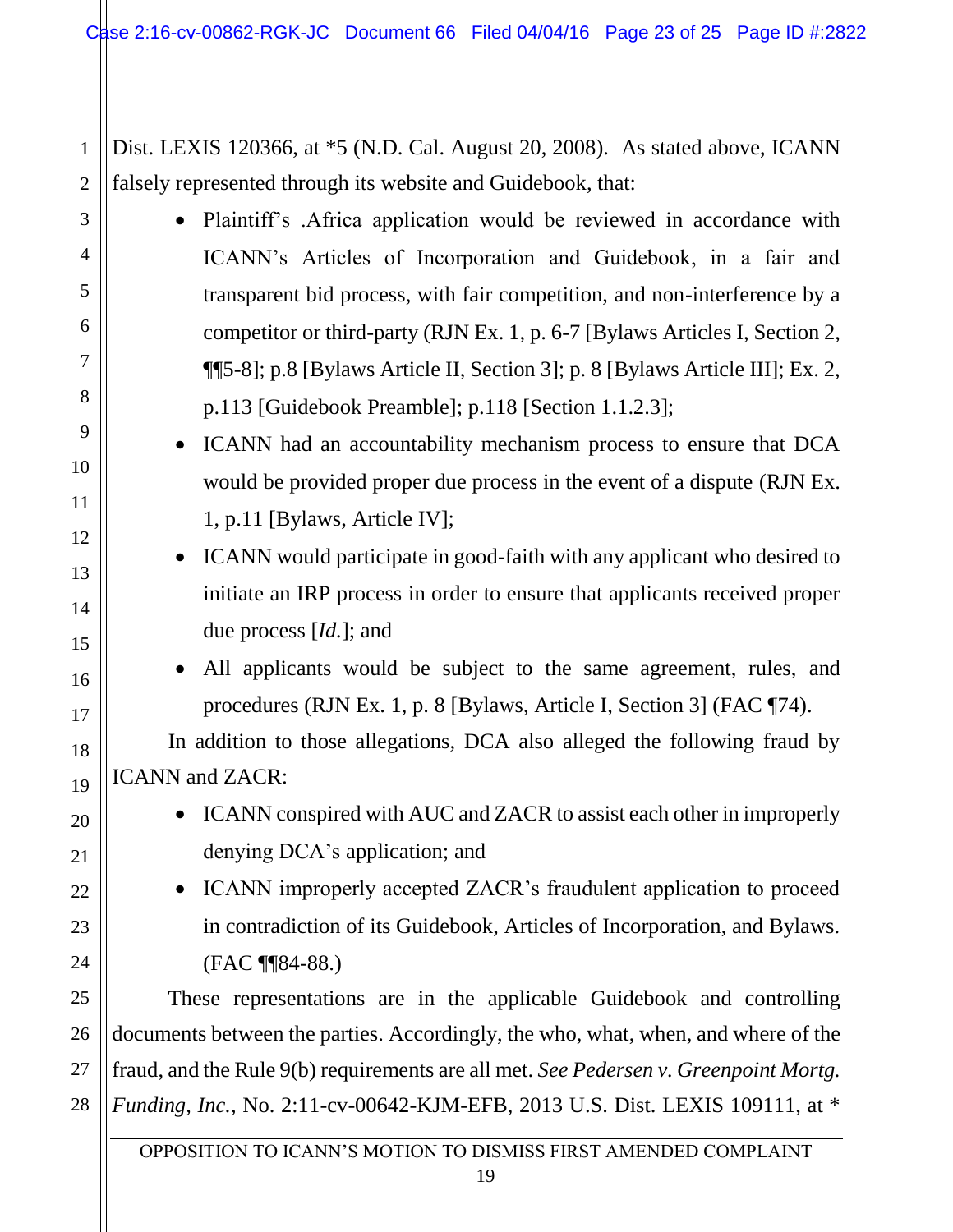1 2 21 (E.D. Cal. Aug. 1, 2013) [holding the contents of documents were representations sufficient to support a cause of action for fraud]. These allegations inform ICANN of the extent of its alleged fraudulent conduct and apprise ICANN with sufficient detail to frame an adequate responsive pleading.<sup>6</sup>

### **D. At the very least, leave to amend should be granted.**

In the event that the Court finds any of DCA's allegations insufficient, DCA can amend its claims with particular facts. "The court should freely give leave [to amend] when justice so requires." Fed. R. Civ. P.  $15(a)(2)$ . "It is black-letter law that a district court must give plaintiffs at least one chance to amend if their complaint was held insufficient." *Nat'l Council of La Raza v. Cegavske*, 800 F.3d 1032, 1041 9th Cir. 2015). ICANN makes no showing that amendment by DCA is futile in the event that the Prospective Release does not apply. DCA respectfully requests leave to amend if the Court finds any of its allegations insufficient.<sup>7</sup>

#### **V. CONCLUSION**

For the foregoing reasons, DCA requests that this Court deny ICANN's Motion to Dismiss or, at a minimum, grant DCA leave to amend any deficiencies.

| 18 | Dated: April 4, 2016<br><b>BROWN NERI &amp; SMITH LLP</b>                                  |
|----|--------------------------------------------------------------------------------------------|
| 19 | By: /s/ Ethan J. Brown                                                                     |
| 20 | Ethan J. Brown                                                                             |
| 21 | <b>Attorneys for Plaintiff</b>                                                             |
| 22 | DOTCONNECTAFRICA TRUST                                                                     |
| 23 |                                                                                            |
| 24 |                                                                                            |
| 25 |                                                                                            |
| 26 |                                                                                            |
| 27 | <sup>6</sup> DCA expects that discovery will reveal that ICANN was assisting AUC from the  |
| 28 | outset and never intended to fulfill any of its obligations to DCA.                        |
|    | <sup>7</sup> DCA can also add a cause of action for promissory estoppel on leave to amend. |
|    | OPPOSITION TO ICANN'S MOTION TO DISMISS FIRST AMENDED COMPLAINT                            |
|    | 20                                                                                         |